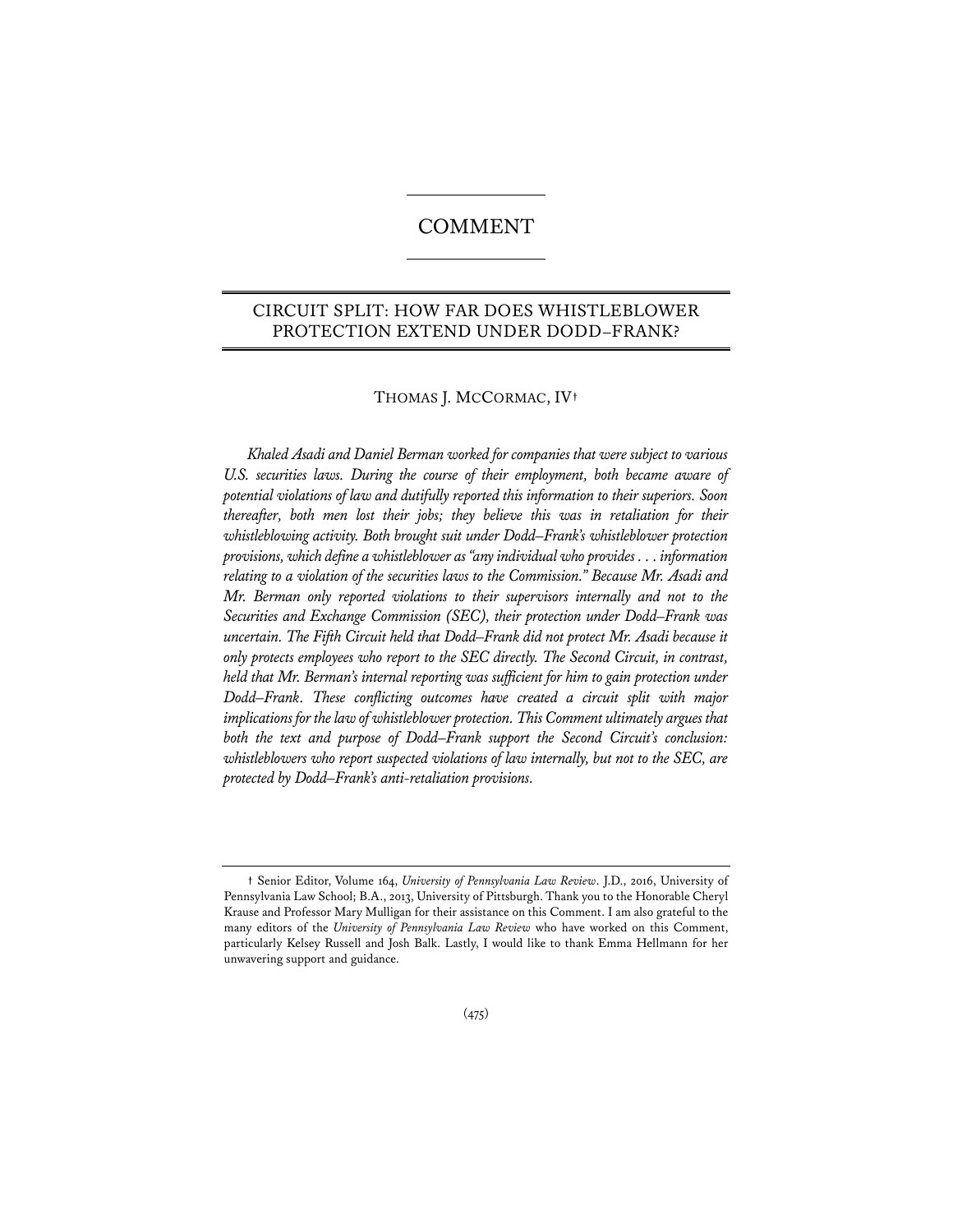| 1.                                               |
|--------------------------------------------------|
| 2.                                               |
| $\mathcal{R}$ .                                  |
|                                                  |
|                                                  |
|                                                  |
| II. THE SECOND CIRCUIT'S POSITION IS CORRECT 488 |
|                                                  |
|                                                  |
|                                                  |

#### INTRODUCTION

Khaled Asadi and Daniel Berman are former employees of companies that were subject to various U.S. securities laws.**<sup>1</sup>** Over the course of their employment, both men learned of potential violations of the law and dutifully reported this information to their superiors.**<sup>2</sup>** Unfortunately, both men lost their jobs (they believe) in retaliation for their whistleblowing activities.**<sup>3</sup>** Both subsequently brought suit under the Dodd–Frank Wall Street Reform and Consumer Protection Act's (Dodd–Frank) whistleblower protection provisions.**<sup>4</sup>** However, because Mr. Asadi and Mr. Berman only reported these violations to their supervisors *internally*, and not to the Securities and Exchange Commission (SEC), their protection under Dodd–Frank was not clear. Ultimately, the Fifth

**<sup>1</sup>** *See* Asadi v. G.E. Energy (USA), L.L.C., 720 F.3d 620, 621 (5th Cir. 2013) [hereinafter *Asadi II*] (discussing Mr. Asadi's concern that certain actions by his employer violated the Foreign Corrupt Practices Act); Berman v. Neo@Ogilvy LLC, No. 14-CV-00523, 2014 WL 6865718 (S.D.N.Y. Aug. 15, 2014), *adopted in part by* 72 F. Supp. 3d 404 (S.D.N.Y. 2014), *rev'd*, 801 F.3d 145 (2d Cir. 2015) [hereinafter *Berman I*] (noting that Mr. Berman's former employer Neo@Ogilvy (Neo) is subject to and regulated by U.S. securities laws); *see also* Nicholas Woodfield, *Why the 5th Circ. Was Wrong in*  Asadi v. GE Energy, LAW360 (Feb. 14, 2014, 4:09 PM), http://www.law360.com/articles/ 509472/why-the-5th-circ-was-wrong-in-asadi-v-ge-energy [https://perma.cc/EYY2-6YLK] (noting that "Asadi did not include a viable theory of liability until he amended his complaint to include a section asserting that FCPA violations are required disclosures under Sarbanes–Oxley").

**<sup>2</sup>** *See Asadi II*, 720 F.3d at 621; *Berman I*, 2014 WL 6865718, at \*3.

**<sup>3</sup>** *See Asadi II*, 720 F.3d at 621 (noting that Mr. Asadi was fired after he made internal reports and resisted pressure to accept a demotion); *Berman I*, 2014 WL 6865718, at \*3 ("Berman alleges that Neo retaliated against him through adverse personnel actions, including the termination of his employment on April 30, 2013.").

**<sup>4</sup>** 15 U.S.C. § 78u-6 (2012). For clarity, this Comment refers to the U.S. Code for the relevant provisions of Dodd–Frank rather than to sections of the original Act.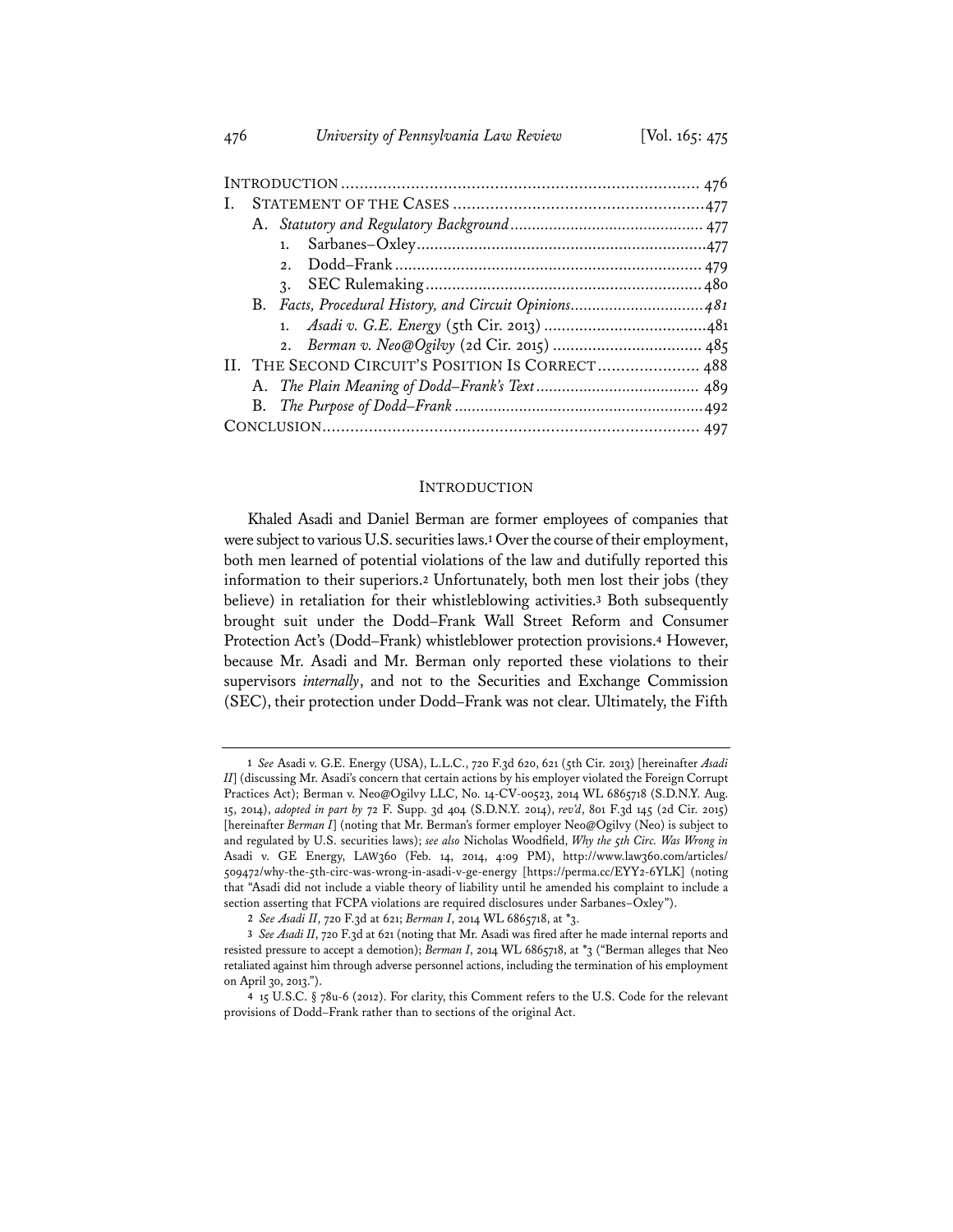Circuit held that Dodd–Frank did not protect Mr. Asadi,**<sup>5</sup>** while the Second Circuit held that it did protect Mr. Berman.**<sup>6</sup>** These conflicting outcomes are the result of a disagreement between two circuit courts about the statutory interpretation of Dodd–Frank, which has major implications for the law of whistleblower protection.

Section 21F of the Exchange Act of 1934,**<sup>7</sup>** as amended by Dodd–Frank, provides incentives for individuals to report violations of the securities laws to the SEC.**<sup>8</sup>** Dodd–Frank also protects whistleblowers from employer retaliation.**<sup>9</sup>** Section 78u-6(a)(6) defines a whistleblower as "any individual who provides . . . information relating to a violation of the securities laws *to the Commission*."**<sup>10</sup>** The question presented is whether Dodd–Frank's whistleblower retaliation provisions protect an employee who reports a violation of the securities laws internally, but does not report the violation directly to the SEC.

This Comment first presents the statutory and regulatory background necessary to resolve the question presented, including the relevant provisions of the Sarbanes–Oxley Act of 2002 (Sarbanes–Oxley),**<sup>11</sup>** Dodd–Frank, and the corresponding SEC rulemaking. It then presents the facts, procedural history, and reasoning of the circuit opinions in both Mr. Asadi's case and Mr. Berman's case. Next, this Comment argues that the text and purpose of Dodd–Frank support the Second Circuit's conclusion that whistleblowers who report suspected violations of law *internally*, but not to the SEC, are protected by Dodd–Frank's anti-retaliation provisions. Finally, this Comment speculates on the future of this issue, including the prospect of Supreme Court review.

## I. STATEMENT OF THE CASES

#### A. *Statutory and Regulatory Background*

## 1. Sarbanes–Oxley

In 2002, Congress enacted Sarbanes–Oxley to "safeguard investors in public companies and restore trust in the financial markets" as a result of "a series of

**<sup>5</sup>** *Asadi II*, 720 F.3d 620, 630 (5th Cir. 2013).

**<sup>6</sup>** Berman v. Neo@Ogilvy LLC, 801 F.3d 145, 155 (2d Cir. 2015) [hereinafter *Berman III*].

**<sup>7</sup>** Securities Exchange Act of 1934 § 21F, 15 U.S.C. § 78a.

**<sup>8</sup>** *See* 15 U.S.C. § 78u-6(b) (noting that the SEC will pay an award to people who provide "original information" that leads to a successful enforcement action).

**<sup>9</sup>** *See id.* § 78u-6(h)(1) (providing specific protections for whistleblowers with respect to employer retaliation).

**<sup>10</sup>** *Id.* § 78u-6(a)(6) (emphasis added). Section 21F is titled "Securities Whistleblower Incentives and Protection."

**<sup>11</sup>** *Id.* § 7241.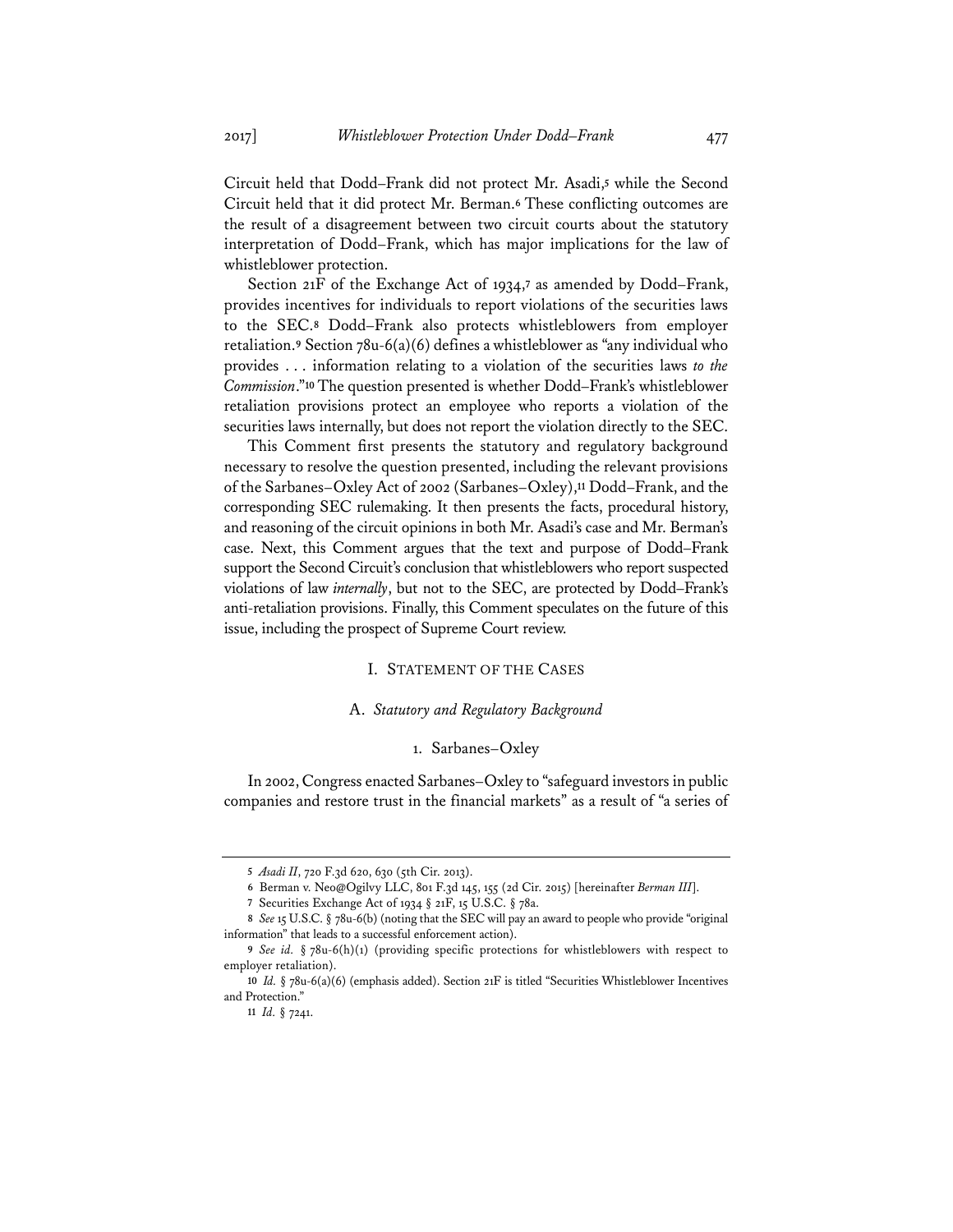celebrated accounting debacles"**<sup>12</sup>** at large corporations, including Enron and WorldCom.**<sup>13</sup>** Relevant to the cases discussed below, Sarbanes–Oxley includes protection for whistleblowers. It provides that "[n]o [public] company . . . may discharge, demote, suspend, threaten, harass, or in any other manner discriminate against an employee in the terms and conditions of employment because of [whistleblowing or other protected activity]."**<sup>14</sup>**

If companies do take retaliatory action, employees are entitled to relief under the statute.**<sup>15</sup>** Individuals who wish to bring claims under Sarbanes–Oxley's anti-retaliatory provisions must first file their complaint with the Secretary of Labor.**<sup>16</sup>** If the Secretary has not issued a decision within 180 days, the individual may file suit in federal court.**<sup>17</sup>** The statute provides that an "employee prevailing in any action under [this section] shall be entitled to all relief necessary to make the employee whole," including reinstatement to his same position in the company, back pay with interest, and other "compensation for special damages sustained as a result of the discrimination, including litigation costs, expert witness fees, and reasonable attorney fees."**<sup>18</sup>** Finally, individuals must file a claim "not later than 180 days after the date on which the violation occurs, or after the date on which the employee became aware of the violation."**<sup>19</sup>**

While scholars initially praised the whistleblower protection provisions in Sarbanes–Oxley, some have questioned their effect in practice.**<sup>20</sup>** In fact, one study by Richard Moberly found that in the first three years after its passage, just 3.6% of employees won during the initial administrative process and only

- **17** *Id.* § 1514A(b)(1)(B).
- **18** *Id.* § 1514A(c)(1)–(2).
- **19** *Id.* § 1514A(b)(2)(D).

**<sup>12</sup>** Free Enter. Fund v. Pub. Co. Accounting Oversight Bd., 561 U.S. 477, 484 (2010); *see also*  Yates v. United States, 135 S. Ct. 1074, 1081 (2015) ("The Sarbanes–Oxley Act, all agree, was prompted by the exposure of Enron's massive accounting fraud and revelations that the company's outside auditor, Arthur Anderson LLP, had systematically destroyed potentially incriminating documents."); Brief of SEC, Amicus Curiae in Support of the Appellant at 6-8, Berman v. Neo@Ogilvy LLC, 801 F.3d 145 (2d Cir. 2015) (No. 14-4626) [hereinafter Brief of SEC] (exploring the legislative history of the Sarbanes–Oxley Act).

**<sup>13</sup>** Lawson v. FMR LLC, 134 S. Ct. 1158, 1161 (2014).

**<sup>14</sup>** 18 U.S.C. § 1514A(a) (2012).

**<sup>15</sup>** *Id.* § 1514A(b)(1).

**<sup>16</sup>** *Id.* § 1514A(b)(1)(A).

**<sup>20</sup>** *Compare* Robert G. Vaughn, *America's First Comprehensive Statute Protecting Corporate Whistleblowers*, 57 ADMIN. L. REV. 1, 103 (2005) ("[T]he Sarbanes–Oxley Act creates the first corporate whistleblower protection statute that is truly national in scope. Its enactment confirms the importance of encouraging whistleblowing by protecting those corporate whistleblowers who expose a broad range of misconduct. In doing so, the provision accepts the importance of personal responsibility and accountability to the law."), *with* Richard E. Moberly, *Unfulfilled Expectations: An Empirical Analysis of Why Sarbanes–Oxley Whistleblowers Rarely Win*, 49 WM. & MARY L. REV. 65, 91 (2007) (documenting a remarkably low win- rate among employees bringing retaliation claims under Sarbanes–Oxley that only "*decreas*[*ed*] over time").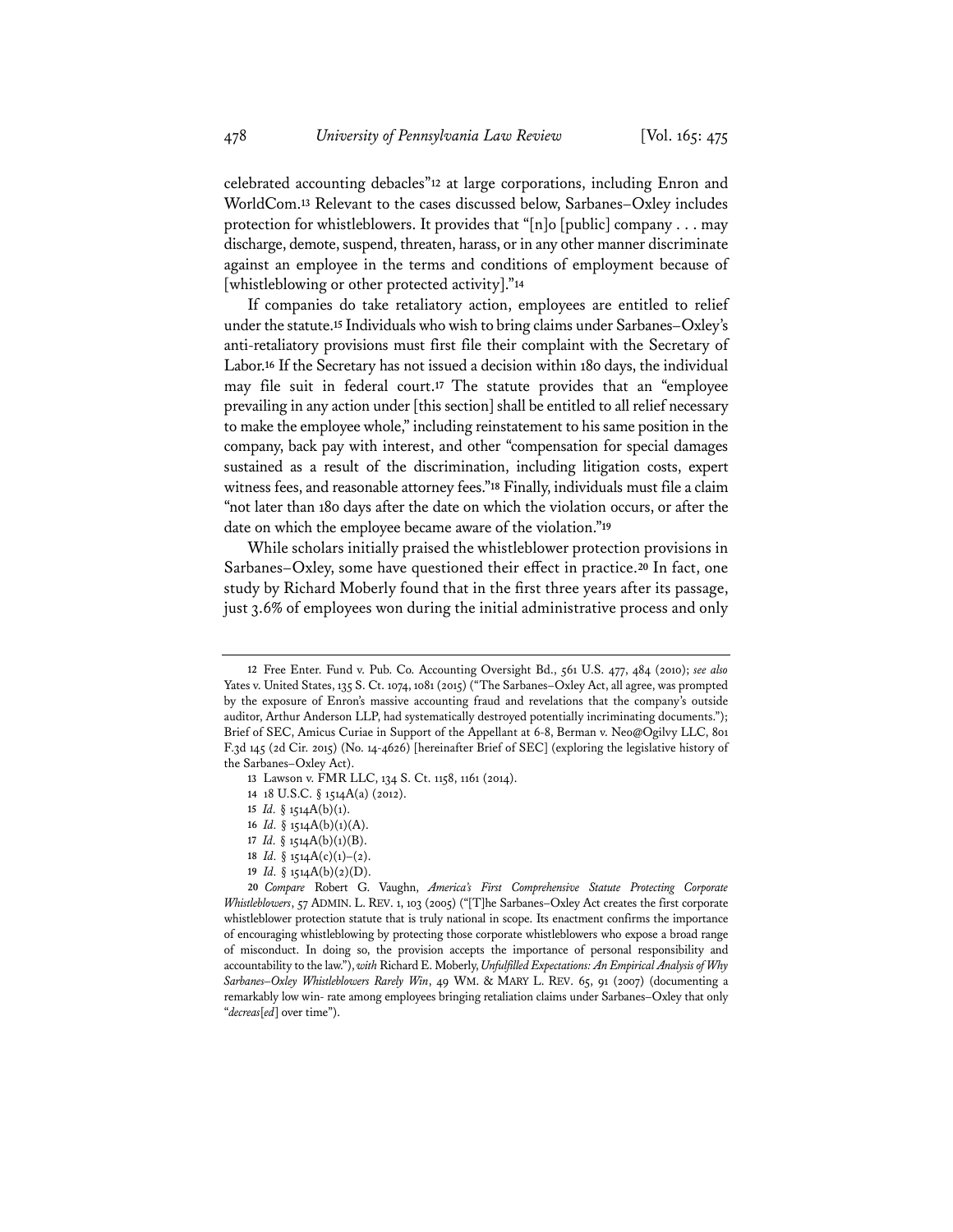6.5% won through the administrative appeals process.**<sup>21</sup>** Moberly revisited the study ten years after Sarbanes–Oxley's passage and found that an employee's chances of success had actually worsened with the passage of time.**<sup>22</sup>** From the Act's effective date through 2011, employees won just 1.8% of cases at the administrative level.**<sup>23</sup>**

## 2. Dodd–Frank

Congress enacted Dodd–Frank in response to the financial crisis in 2008.**<sup>24</sup>** The Act established incentives to encourage reporting to the SEC:

Congress instructed the SEC to establish a whistleblower program, authorizing the SEC to pay an award to eligible whistleblowers who voluntarily provide the Commission with original information about a violation of the federal securities laws that leads to the successful enforcement of a covered judicial or administrative action, or a related action.**<sup>25</sup>**

Relevant here, Dodd–Frank also provides for whistleblower protection. Dodd– Frank defines a whistleblower as "any individual who provides . . . information relating to a violation of the securities laws *to the Commission*, in a manner established, by rule or regulation, by the Commission."**<sup>26</sup>** Dodd–Frank includes the following protections for individuals who qualify as whistleblowers:

No employer may discharge, demote, suspend, threaten, harass, . . . or in any other manner discriminate against, a whistleblower in the terms and conditions of employment because of any lawful act done by the *whistleblower*—

(i) in providing information to the Commission in accordance with this section;

(ii) in initiating, testifying in, or assisting in any investigation or judicial or administrative action of the Commission based upon or related to such information; or

(iii) *in making disclosures that are required or protected under the Sarbanes–Oxley Act of 2002* (15 U.S.C. 7201 et seq.), this chapter, . . . and any other law, rule, or regulation subject to the jurisdiction of the Commission.**<sup>27</sup>**

**<sup>21</sup>** Moberly, *supra* note 20, at 67.

**<sup>22</sup>** *See* Richard E. Moberly, *Sarbanes–Oxley's Whistleblower Provisions: Ten Years Later*, 64 S.C. L. REV. 1, 27-29 (2012) (noting that the already-low employee win rates reported in the original study had only decreased).

**<sup>23</sup>** *Id.* at 29.

**<sup>24</sup>** *See Asadi II*, 720 F.3d 620, 622 (5th Cir. 2013).

**<sup>25</sup>** STEPHEN J. CHOI & A.C. PRITCHARD, SECURITIES REGULATION: CASES AND ANALYSIS 741 (3d ed. 2012); *see also* 17 C.F.R. §§ 240.21F–2, 240.21F–8, 240.21F–16 (2013) (outlining the conditions under which the SEC will provide awards). Awards under this incentive program can be substantial, ranging between ten and thirty percent of the value of the SEC sanction. *See* 17 C.F.R. § 240.21F-5.

**<sup>26</sup>** 15 U.S.C. § 78u-6(a)(6) (2012) (emphasis added).

**<sup>27</sup>** *Id.* § 78u-6(h)(1)(A) (emphasis added).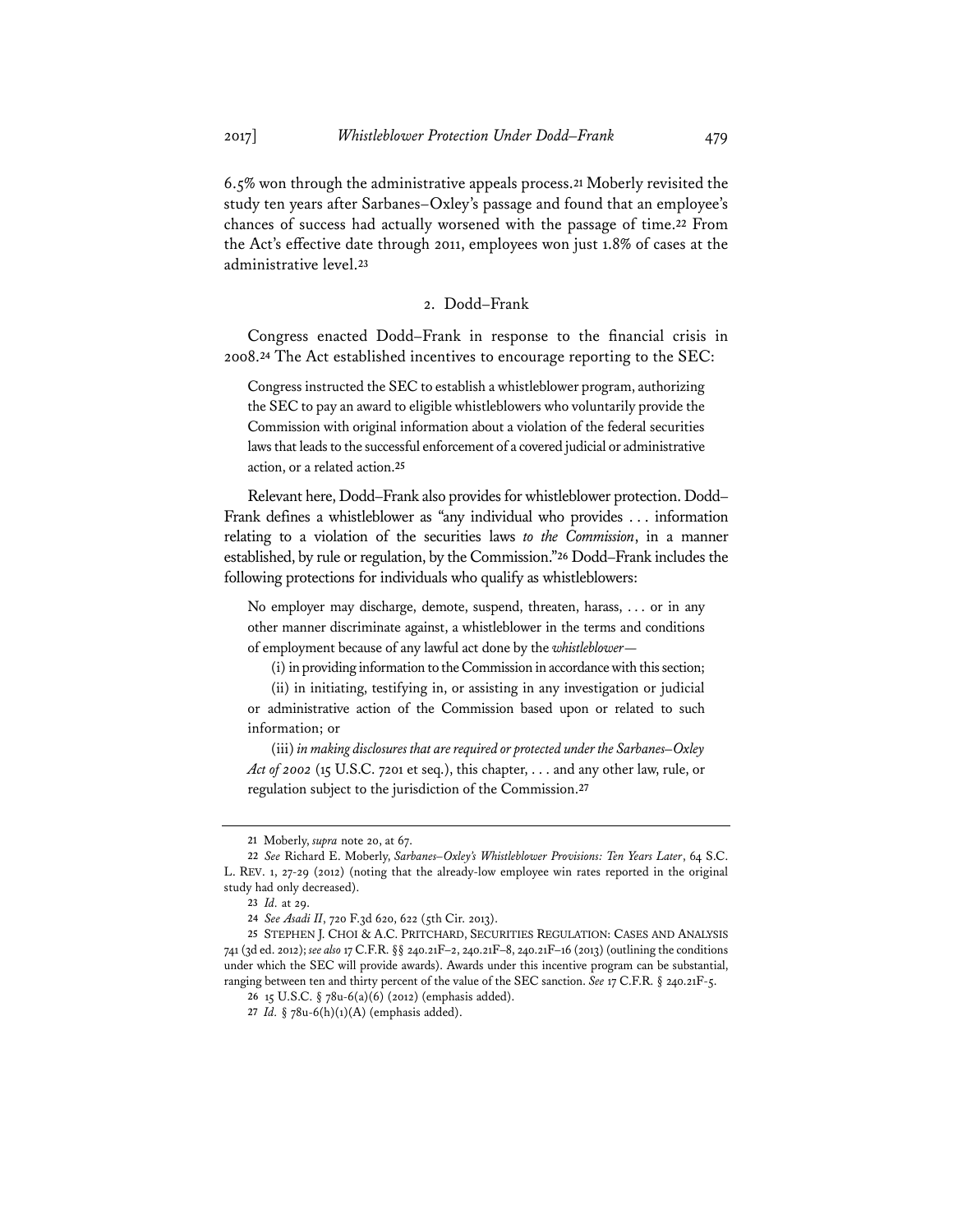The whistleblower provisions of Dodd–Frank and Sarbanes–Oxley differ in several important aspects. First, while individuals who wish to bring an anti-retaliation claim under Sarbanes–Oxley must first file an administrative action with the Secretary of Labor,**<sup>28</sup>** Dodd–Frank allows whistleblowers to file immediately in federal court.**<sup>29</sup>** Second, because Dodd–Frank provides for the *doubling* of back pay, monetary damages are potentially greater under Dodd–Frank than under Sarbanes–Oxley, which only provides back pay with interest.**<sup>30</sup>** Finally, Dodd–Frank's statute of limitations of at least six years dwarfs the 180-day statute of limitations provided by Sarbanes–Oxley.**<sup>31</sup>**

## 3. SEC Rulemaking

On August 12, 2011, the SEC promulgated the following rule to implement Section 21F of Dodd–Frank:

(a) *Definition of a whistleblower*. (1) You are a whistleblower if, alone or jointly with others, you provide the Commission with information pursuant to the procedures set forth in  $\S$  240.21F-9(a) of this chapter, and the information relates to a possible violation of the Federal securities laws (including any rules or regulations thereunder) that has occurred, is ongoing, or is about to occur. A whistleblower must be an individual. A company or another entity is not eligible to be a whistleblower.

(2) To be eligible for an award, you must submit original information to the Commission in accordance with the procedures and conditions described in §§ 240.21F-4, 240.21F-8, and 240.21F-9 of this chapter.

**<sup>28</sup>** *See* 18 U.S.C. § 1514A(b)(1)(A) (2012).

**<sup>29</sup>** *Compare id.* ("A person who alleges discharge or other discrimination by any person in violation of [this section] . . . may seek relief . . . by . . . filing a complaint with the Secretary of Labor."), with 15 U.S.C. § 78u-6(h)(1)(B) ("An individual who alleges discharge or other discrimination in violation of [this section] may bring an action under this [section] in the appropriate district court of the United States . . . ."); *see also Asadi II*, 720 F.3d at 629 (explaining the procedural differences between Sarbanes–Oxley and Dodd–Frank); CHOI & PRITCHARD, *supra* note 25, at 741 ("Unlike the Sarbanes–Oxley whistleblower provision, employees need not exhaust their administrative remedies with [the Occupational Safety and Health Administration] before filing suit.").

**<sup>30</sup>** *Compare* 15 U.S.C. § 78u-6(h)(1)(C) ("Relief for an individual prevailing in an action . . . shall include . . . 2 times the amount of back pay otherwise owed to the individual, with interest."), *with* 18 U.S.C. § 1514A(c)(2) (providing that relief "shall include ... the amount of back pay, with interest"); *see also Asadi II*, 720 F.3d at 629 (noting the disparity in monetary damages between Sarbanes–Oxley and Dodd–Frank).

**<sup>31</sup>** *Compare* 15 U.S.C. § 78u-6(h)(1)(B)(iii) (providing a six-year statute of limitations from the date of the violation, or a three-year statute of limitations "after the date when facts material to the right of the action are known or reasonably should have been known[,]" and an absolute ten-year statute of limitations), *with* 18 U.S.C. § 1514A(b)(2)(D) (imposing a 180-day statute of limitations); *see also Asadi II*, 720 F.3d at 629 (discussing the differing statutes of limitations between Sarbanes–Oxley and Dodd–Frank).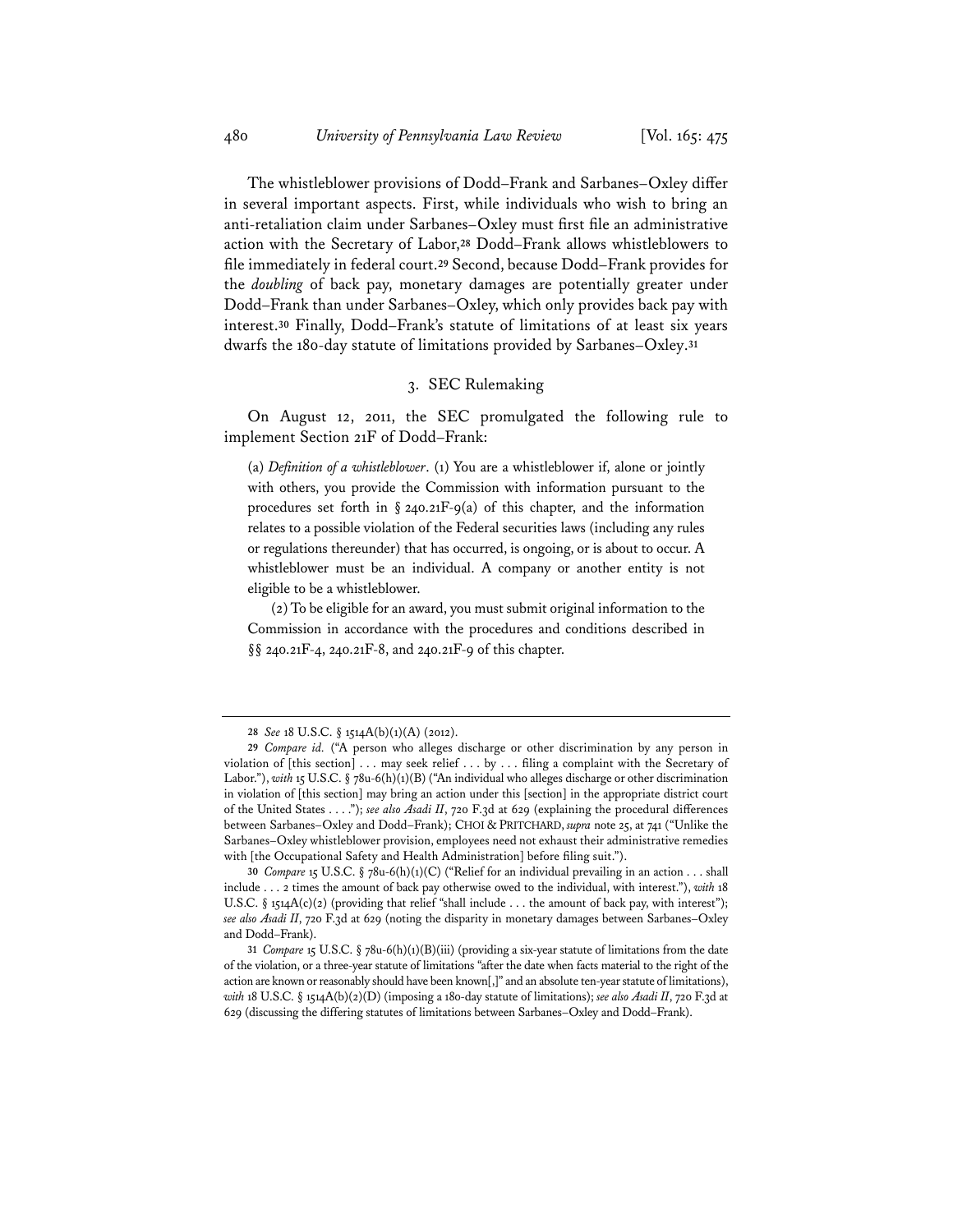(b) *Prohibition against retaliation*. (1) For purposes of the anti-retaliation protections afforded by Section  $21F(h)(1)$  of the Exchange Act (15 U.S.C.  $78u-6(h)(1)$ , you are a whistleblower if:

(i) You possess a reasonable belief that the information you are providing relates to a possible securities law violation (or, where applicable, to a possible violation of the provisions set forth in 18 U.S.C. 1514A(a)) that has occurred, is ongoing, or is about to occur, and;

(ii) You provide that information in a manner described in Section  $21F(h)(1)(A)$  of the Exchange Act (15 U.S.C. 78u-6(h)(1)(A)).

(iii) The anti-retaliation protections apply whether or not you satisfy the requirements, procedures and conditions to qualify for an award.

(2) Section  $21F(h)(1)$  of the Exchange Act (15 U.S.C. 78u-6(h)(1)), including any rules promulgated thereunder, shall be enforceable in an action or proceeding brought by the Commission.**<sup>32</sup>**

The SEC released a statement accompanying the issuance of this rule, which made clear that this rule extended Dodd–Frank's anti-retaliation provisions to protect those individuals who report internally but do not report to the Commission. In it, the SEC noted that "the statutory anti-retaliation protections [of Dodd–Frank] apply to three different categories of whistleblowers, and the third category [described in 15 U.S.C.  $\S$  78u-6(h)(1)(A)(iii)] includes individuals who report to persons or governmental authorities *other than the Commission*."**<sup>33</sup>**

#### B. *Facts, Procedural History, and Circuit Opinions*

#### 1. *Asadi v. G.E. Energy* (5th Cir. 2013)

Plaintiff, Khaled Asadi, was hired as G.E. Energy's Iraq Country Executive in 2006.**<sup>34</sup>** In 2010, Iraqi officials told Mr. Asadi that G.E. Energy had hired a woman with close ties to a certain senior Iraqi official.**<sup>35</sup>** The Iraqi officials were worried that G.E. Energy had hired the woman in order to curry favor in an upcoming negotiation.**<sup>36</sup>** Mr. Asadi, concerned that this conduct might violate the Foreign Corrupt Practices Act (FCPA),**<sup>37</sup>** reported this information to his

**<sup>32</sup>** 17 C.F.R. § 240.21F-2 (2013) (emphasis added).

**<sup>33</sup>** Securities Whistleblower Incentives and Protections, Exchange Act Release No. 34-64545, 76 Fed. Reg. 34,300, 34,304 (June 13, 2011).

**<sup>34</sup>** *Asadi II*, 720 F.3d at 621.

**<sup>35</sup>** *Id.* 

**<sup>36</sup>** *Id.* 

**<sup>37</sup>** *Id.*; *see also* Foreign Corrupt Practices Act, Pub. L. No. 95-213, 91 Stat. 1494 (codified as amended in scattered sections of 15 U.S.C.). The FCPA "generally prohibits the payment of bribes to foreign officials to assist in obtaining or retaining business" and applies "to publicly traded companies and their officers, directors, employees, stockholders, and agents" anywhere in the world. *Spotlight on Foreign*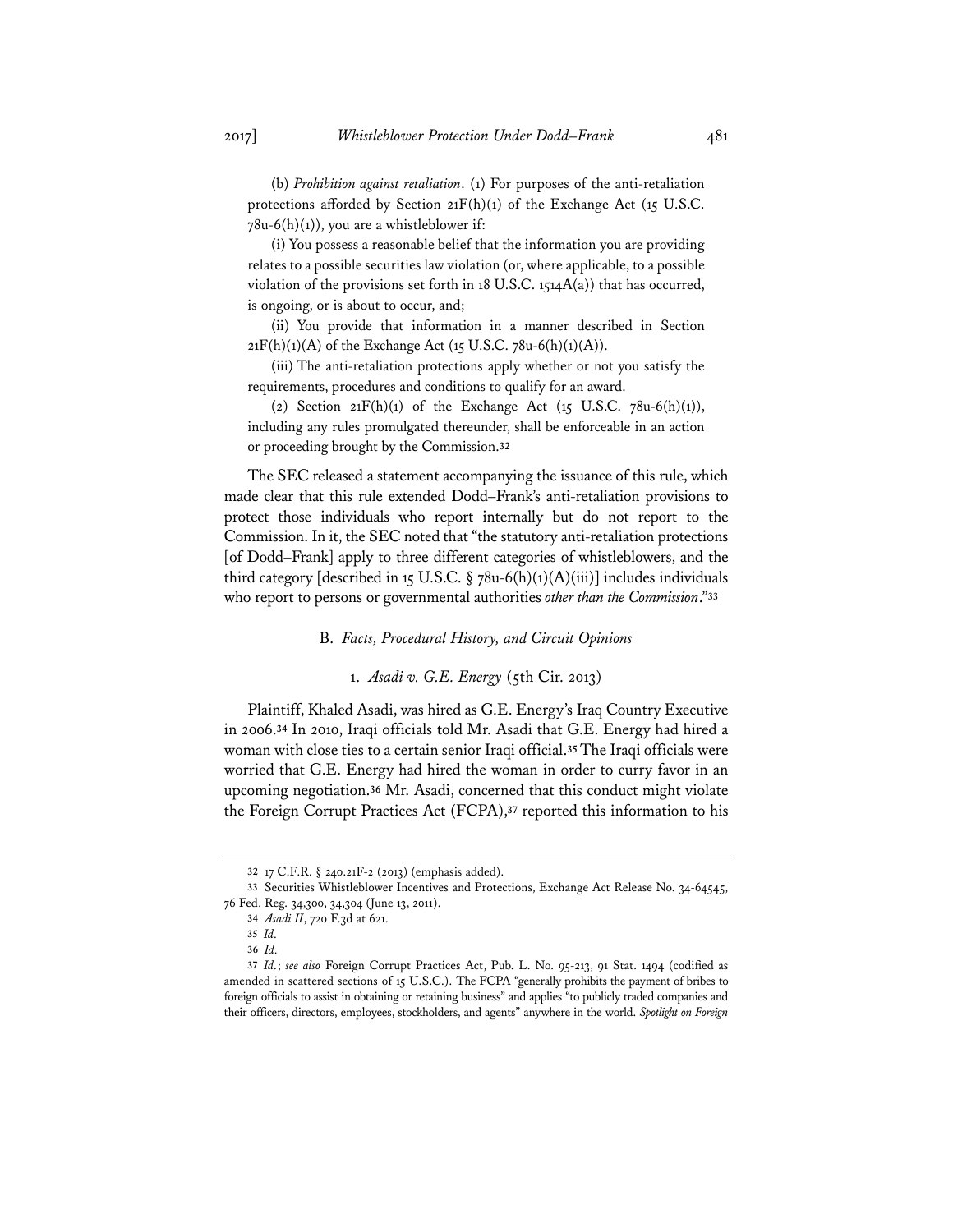supervisor and to a G.E. Energy ombudsman.**<sup>38</sup>** Shortly thereafter, Mr. Asadi received, in his opinion, a "surprisingly negative" performance review.**<sup>39</sup>** Following this review, he alleged the company pressured him to accept a demotion, which he refused.**<sup>40</sup>** G.E. Energy fired Mr. Asadi approximately one year after his initial report.**<sup>41</sup>** He did not report this potential FCPA violation to the SEC.**<sup>42</sup>**

Mr. Asadi brought suit against G.E. Energy, alleging the company violated Dodd–Frank's whistleblower-protection provision by firing him because of his internal reporting.**<sup>43</sup>** Relying on the presumption against extraterritoriality,**<sup>44</sup>** the court concluded that Dodd–Frank's anti-retaliatory provision did not apply abroad, and therefore, dismissed Mr. Asadi's case with prejudice for failing to state a claim.**<sup>45</sup>** Moreover, the court held that "the cited provisions of [Sarbanes–Oxley] and the FCPA, as incorporated in the Anti-Retaliation Provision, d[id] not provide [Mr. Asadi] with relief for the alleged retaliation against him."**<sup>46</sup>** Because the court relied on the presumption against extraterritoriality, it did not reach the question of whether Mr. Asadi was protected under Dodd–Frank despite failing to report to the SEC.**<sup>47</sup>** Mr. Asadi appealed.**<sup>48</sup>**

A unanimous panel of the Fifth Circuit affirmed.**<sup>49</sup>** Disregarding the district court's extraterritoriality theory, the panel instead held that "the plain language of the Dodd–Frank whistleblower-protection provisions creates a private cause of action only for individuals who provide information relating to a violation of

**44** Extraterritoriality refers to the "longstanding principle of American law that legislation of Congress, unless a contrary intent appears, is meant to apply only within the territorial jurisdiction of the United States." Morrison v. Nat'l Austl. Bank, Ltd., 561 U.S. 247, 255 (2010) (internal quotation marks and citations omitted) (quoting EEOC v. Arabian Am. Oil Co., 499 U.S. 244, 248 (1991)). Accordingly, "unless there is the affirmative intention of the Congress clearly expressed to give a statute extraterritorial effect," courts presume statutes are "primarily concerned with domestic conditions." *Id.* (quoting *Arabian American Oil*, 499 U.S. at 248) (internal quotation marks omitted).

*Corrupt Practices Act*, SEC, https://www.sec.gov/spotlight/fcpa.shtml [https://perma.cc/UEA9-JBY2] (last updated Oct. 16, 2014).

**<sup>38</sup>** *Asadi II*, 720 F.3d at 621. An ombudsman is "one that investigates, reports on, and helps settle complaints." *Ombudsman*, MERRIAM-WEBSTER, http://www.merriam-webster.com/dictionary/ombuds man [https://perma.cc/GR7B-MVQR].

**<sup>39</sup>** *Asadi II*, 720 F.3d at 621 (internal quotations omitted).

**<sup>40</sup>** *Id.*

**<sup>41</sup>** *Id.*

**<sup>42</sup>** *Id.* at 624.

**<sup>43</sup>** Asadi v. G.E. Energy (USA), L.L.C., No. 4:12-345, 2012 WL 2522599, at \*1 (S.D. Tex. June 28, 2012), *aff 'd*, 720 F.3d 620 (5th Cir. 2013) [hereinafter *Asadi I*]. Mr. Asadi also brought breach of contract claims, but since such claims are beyond the scope of this Comment, they will not be discussed further.

**<sup>45</sup>** *Asadi I*, 2012 WL 2522599, at \*5-6.

**<sup>46</sup>** *Id.* at \*7.

**<sup>47</sup>** *See Asadi II*, 720 F.3d 620, 621 (5th Cir. 2013) ("Having reached this [extraterritoriality] conclusion, [the district court] declined to decide whether Asadi qualified as a 'whistleblower' under the whistleblower-protection provision.").

**<sup>48</sup>** *Id.*

**<sup>49</sup>** *Id.* at 630.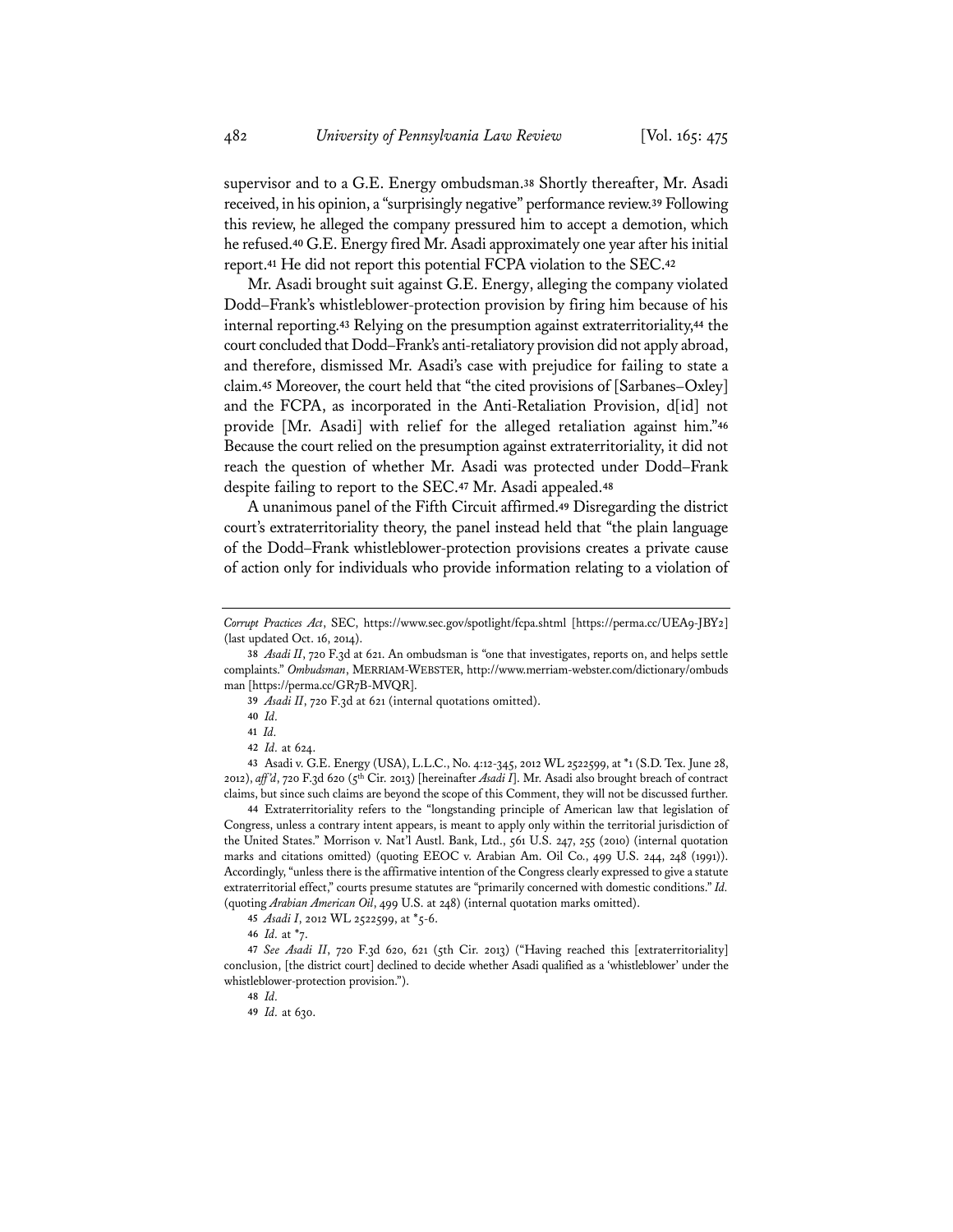the securities laws to the SEC."**<sup>50</sup>** As Mr. Asadi did not report the potential violation to the SEC, the court concluded he had failed to state a claim.**<sup>51</sup>**

The court first emphasized that if the "statutory text is plain and unambiguous," the court "must apply the statute according to its terms."**<sup>52</sup>** The court identified the main textual inquiry before it as the interplay between the definitional section and the whistleblower protection section—subsection (a) and (h), respectively.**<sup>53</sup>** The term "whistleblower" is specifically defined in subsection (a),**<sup>54</sup>** and the court held that "[t]his definition, standing alone, expressly and unambiguously requires that an individual provide information *to the SEC* to qualify as a 'whistleblower' for purposes of  $\S$  78u-6."<sup>55</sup>

The court rejected Mr. Asadi's argument that subsection (h)'s cross-reference to Sarbanes–Oxley protects individuals such as himself who report internally.**<sup>56</sup>** The court noted that while "[t]he three categories listed in subparagraph  $\S$  78u-6(h)(1)(A) represent the protected activity in a whistleblower-protection claim[,] [t]hey do not . . . define which individuals qualify as whistleblowers."**<sup>57</sup>**

The court also found the categories in subsection (h) to be unambiguous.**<sup>58</sup>** Despite recognizing that the "practical result" of its reading of  $\S$  78u-6(h)(1)(A)(iii) meant "that individuals may take protected activity yet still not qualify as a whistleblower," the court did not think this rendered the statute "conflicting or superfluous."**<sup>59</sup>** First, a conflict between the definition of "whistleblower"**<sup>60</sup>** and the third category of protected whistleblower activity**<sup>61</sup>** would exist "only if [the court] read the three categories of protected activity as additional definitions of three types of whistleblowers."**<sup>62</sup>** Moreover, the court found it "significant" that Congress used the defined term "whistleblower" immediately preceding

**55** *Asadi II*, 720 F.3d at 622 (emphasis added).

**56** *See id.* at 624-25 (rejecting Mr. Asadi's submission that the third category of protected activity "does not necessarily require disclosure of information to the SEC"); *see also* 15 U.S.C. § 78u-6(h)(1)(A)(iii) (cross-referencing Sarbanes–Oxley).

**<sup>50</sup>** *Id.* at 623.

**<sup>51</sup>** *Id.*

**<sup>52</sup>** *Id.* at 622 (quoting Carcieri v. Salazar, 555 U.S. 379, 387 (2009)); *see also* BedRoc Ltd. v. United States, 541 U.S. 176, 183 (2004) ("The preeminent canon of statutory interpretation requires us to presume that [the] legislature says in a statute what it means and means in a statute what it says there.'" (citation omitted)).

**<sup>53</sup>** *Id.*

**<sup>54</sup>** 15 U.S.C. § 78u-6(a)(6) (2012).

**<sup>57</sup>** *Asadi II*, 720 F.3d at 625.

**<sup>58</sup>** *Id.*

**<sup>59</sup>** *Id.* at 626.

**<sup>60</sup>** 15 U.S.C. § 78u-6(a) (2012) ("You are a whistleblower if, alone or jointly with others, you provide the Commission with information [that] . . . relates to a possible violation of the Federal securities laws."). **61** *Id.* § 78u-6(h)(1)(A)(iii) (protecting whistleblowers against employer retaliation for "making

disclosures that are required or protected under the Sarbanes–Oxley Act of 2002").

**<sup>62</sup>** *Asadi II*, 720 F.3d at 626.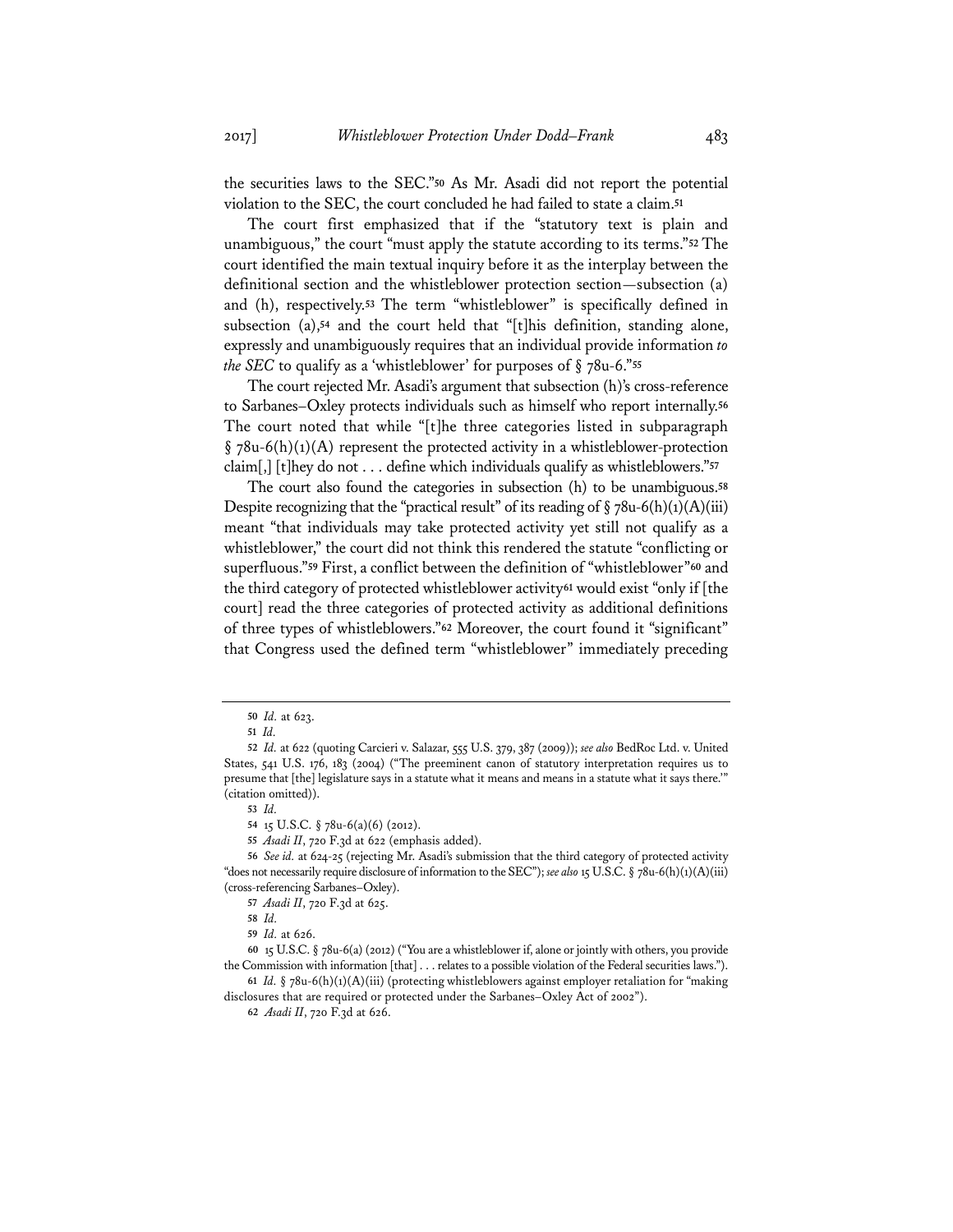the three categories of protected activity.**<sup>63</sup>** Second, the court emphasized that  $\S$  78u-6(h)(1)(A)(iii) is not made superfluous by this interpretation because "this category protects whistleblowers from retaliation, based not on the individual's disclosure of information to the SEC but, instead, on that individual's other possible required or protected disclosure(s)."**<sup>64</sup>** The court employed a hypothetical**<sup>65</sup>** to support this theory, and it concluded that it was actually Mr. Asadi's suggested construction that would render part of the statute superfluous because it "would read the words 'to the Commission' out of the statute."**<sup>66</sup>**

The court also noted its concern that Mr. Asadi's construction would render moot Sarbanes–Oxley's whistleblower protections insofar as whistleblower protections would be greater under Dodd–Frank, leaving plaintiffs no reason to bring claims under Sarbanes–Oxley's provisions.**<sup>67</sup>** The court noted three differences between Sarbanes–Oxley's anti-retaliation provisions and Dodd–Frank's provisions to support this proposition: (1) Dodd–Frank provides for greater monetary damages, (2) Sarbanes–Oxley restricts how plaintiffs may file their claims, and (3) Dodd–Frank provides a longer statute of limitations period.**<sup>68</sup>**

Finally, the court rejected Mr. Asadi's argument that it should defer to the SEC's recent Dodd–Frank whistleblower regulation.**<sup>69</sup>** The court acknowledged that the SEC's regulation did in fact adopt Mr. Asadi's suggested construction of § 78u-(h), but it maintained that the plain language of the statute does not support this reading.**<sup>70</sup>** Rather, the court reasoned that "[b]ecause Congress ha[d] directly addressed the precise question at issue," it was bound to "reject the SEC's expansive interpretation of the term 'whistleblower' for purposes of the

**<sup>63</sup>** *See id.* at 626; *see also* 15 U.S.C. § 78u-6(h)(1)(A) ("No employer may discharge, demote, suspend, threaten, harass, directly or indirectly, or in any other manner discriminate against, a *whistleblower* in the terms and conditions of employment because of any lawful act done by the *whistleblower* . . . . <sup>9</sup> (emphasis added)).

**<sup>64</sup>** *Asadi II*, 720 F.3d at 627 (alteration in original).

**<sup>65</sup>** The court proposed the following hypothetical: A mid-level manager discovers fraud and reports it both internally and to the SEC. His supervisor does not know of the report to the SEC, and he fires the mid-level manager. "[E]ven though the CEO was not aware of the report to the SEC at the time he terminated the mid-level manager, the mid-level manager can state a claim under [Dodd–Frank] because he was a 'whistleblower' and suffered retaliation based on his disclosure to the CEO, which is protected under [Sarbanes–Oxley]." *Id.* at 627-28.

**<sup>66</sup>** *Id.* at 628 (quoting 15 U.S.C. § 78u-6(a)(6) (2012)).

**<sup>67</sup>** *See Asadi II*, 720 F.3d at 628-29 (reviewing the reasons an individual would be unlikely to raise an anti-retaliation claim under Sarbanes–Oxley if the court accepted a construction of "the Dodd–Frank whistleblower-protection provision [that] extend[ed] beyond the statutory definition of 'whistleblowers'").

**<sup>68</sup>** *See id.* at 629.

**<sup>69</sup>** *See id.* at 629-30.

**<sup>70</sup>** *See id.*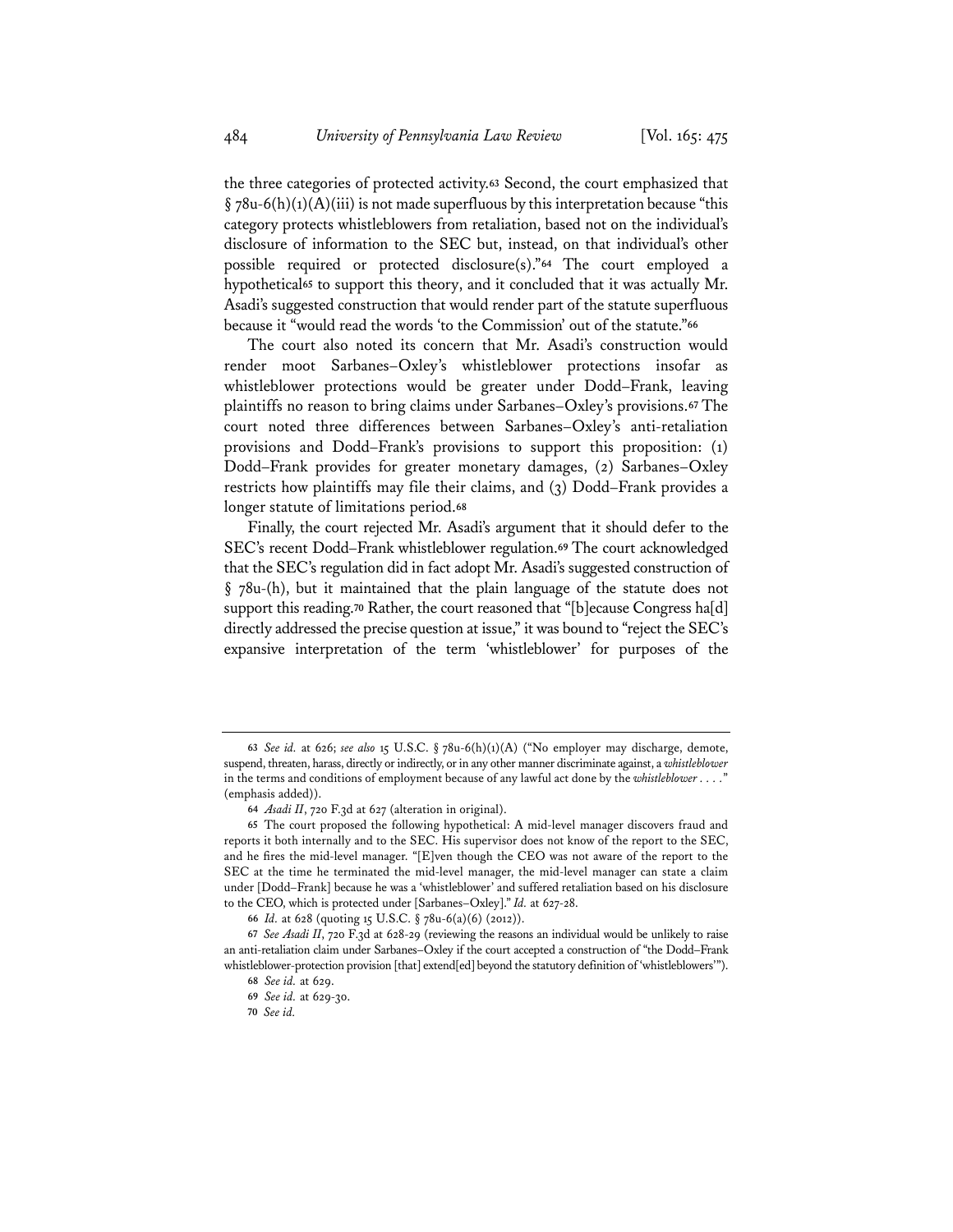whistleblower-protection provision."**<sup>71</sup>** Moreover, the court found the SEC's regulations defining "whistleblower" to be inconsistent.**<sup>72</sup>**

## 2. *Berman v. Neo@Ogilvy* (2d Cir. 2015)

Plaintiff, Daniel Berman, was the finance director at Neo@Ogilvy (Neo), a media agency, from October 2010 to April 2013.**<sup>73</sup>** Mr. Berman was responsible for Neo's financial reporting and its compliance with the Generally Accepted Accounting Principles (GAAP).**<sup>74</sup>**

Mr. Berman brought suit against Neo in January 2014, alleging that he was wrongfully terminated in violation of Dodd–Frank's whistleblower protection provisions.**<sup>75</sup>** In his complaint, Mr. Berman alleged that he discovered various accounting practices that he considered fraudulent and violations of GAAP, Sarbanes–Oxley, and Dodd–Frank.**<sup>76</sup>** According to Mr. Berman, he reported these alleged violations to his supervisor at Neo.**<sup>77</sup>** In April 2013, he was fired.**<sup>78</sup>** Mr. Berman claimed that his internal reporting of fraud had angered a senior officer at Neo and that he was fired as a result.**<sup>79</sup>** In August 2013, Mr. Berman reported his allegations of fraud to the audit committee of Neo's parent company.**<sup>80</sup>** In October 2013, nearly six months after Mr. Berman was terminated, he reported the alleged accounting violations to the SEC.**<sup>81</sup>**

Neo filed a motion to dismiss Mr. Berman's complaint.**<sup>82</sup>** Relying on several earlier decisions from the Southern District of New York and the 2011 SEC rule promulgated to clarify the definition of whistleblower under Dodd–Frank, the magistrate court concluded that Mr. Berman qualified as a whistleblower under Dodd–Frank.**<sup>83</sup>** However, for other reasons, the magistrate court ultimately

**<sup>71</sup>** *Id.* (quoting Chevron U.S.A., Inc. v. NRDC, 467 U.S. 837, 842-43 (1984) for the proposition that "[i]f the intent of Congress is clear, that is the end of the matter; for the court, as well as the agency, must give effect to the unambiguously expressed intent of Congress.").

**<sup>72</sup>** *See id.* at 630.

**<sup>73</sup>** *Berman III*, 801 F.3d 145, 148-49 (2d Cir. 2015).

**<sup>74</sup>** *Id.*

**<sup>75</sup>** *Id.* at 149. Mr. Berman also brought breach of contract claims related to his employment contract with Neo. *Id.* These claims are beyond the scope of this Comment and therefore will not be addressed further.

**<sup>76</sup>** *Id.* 

**<sup>77</sup>** *Id.*

**<sup>78</sup>** *Id.* 

**<sup>79</sup>** *Id.*

**<sup>80</sup>** *See id.* (describing Mr. Berman's report to the audit committee of WPP Group USA, Inc.). **81** *Id.*

**<sup>82</sup>** *Berman I*, No. 14-00523, 2014 WL 6865718, at \*1 (S.D.N.Y. Aug. 15, 2014).

**<sup>83</sup>** *See id.* at \*6-\*8.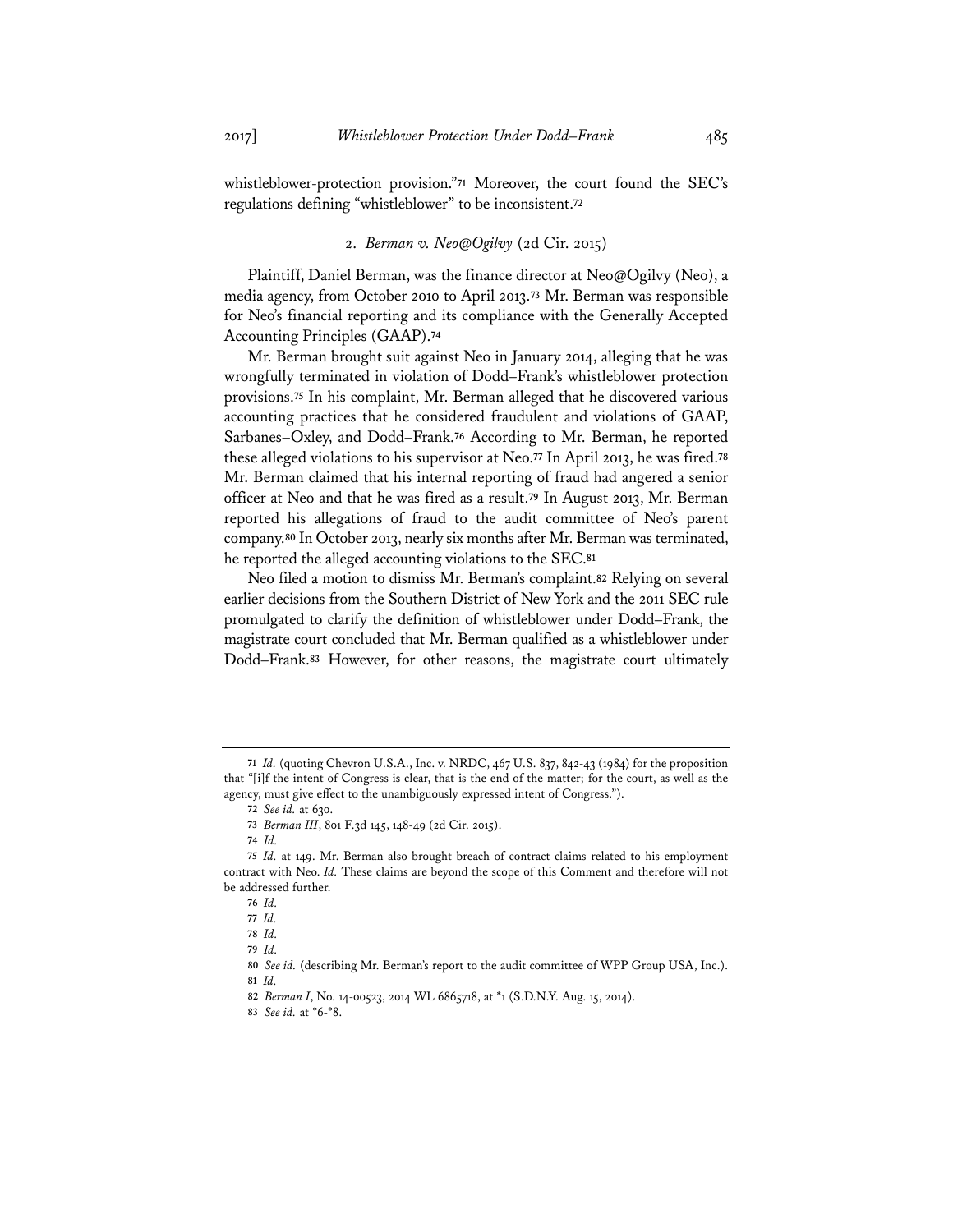recommended that Mr. Berman's claims be dismissed without prejudice for failure to state a claim.**<sup>84</sup>**

The district court rejected the magistrate judge's recommendation with respect to Mr. Berman's anti-retaliation claims.**<sup>85</sup>** The court, relying instead on the Fifth Circuit's decision in *Asadi*,**<sup>86</sup>** held that "the language of the statute unambiguously requires that a person provide information *to the Commission* in order to qualify as a whistleblower under the Act."**<sup>87</sup>** Because Mr. Berman had only reported violations internally before his termination, he did not have a remedy under Dodd–Frank.**<sup>88</sup>**

Mr. Berman appealed, and a divided panel of the Second Circuit reversed.**<sup>89</sup>** The panel concluded that "the pertinent provisions of Dodd–Frank create[d] a sufficient ambiguity to warrant [the court's] deference to the SEC's interpretive rule, which support[ed] Berman's view of the statute."**<sup>90</sup>** Discussing the relevant text of Dodd–Frank, the court noted that "there is no absolute conflict between the Commission notification requirement in the definition of 'whistleblower' and the absence of such a requirement in both subdivision (iii) of subsection [78u-6(h)(1)(A)] of Dodd–Frank and the Sarbanes–Oxley provisions incorporated by subdivision (iii)."**<sup>91</sup>** Despite no outright conflict,**<sup>92</sup>** however, the court recognized that "a significant tension within subsection  $[78u-6(h)(1)(A)(iii)]$ nevertheless remain[ed]," as applying such a reading "would leave that subdivision with an extremely limited scope."**<sup>93</sup>** Other than the "rare example of simultaneous . . . reporting to an employer and to the Commission, there would

**<sup>84</sup>** *See id.* at \*14. With respect to the anti-retaliation claim, the court found that Mr. Berman failed to plead facts establishing "both that he subjectively and objectively held a reasonable belief that the reported conduct violated Sarbanes–Oxley or federal securities laws *and* that 'a law or rule in the SEC's jurisdiction explicitly requires or protects disclosure of that violation.'" *Id.* at \*10 (quoting Egan v. TradingScreen, Inc., 2011 WL 162066, at \*6 (S.D.N.Y. May 4, 2011)). As "Dodd–Frank does not protect whistleblowers who report violations of *any* laws or regulations subject to the SEC's jurisdiction," *id.* at \*9 (quoting *Egan*, 2011 WL 1672066, at \*6) (emphasis added), the court recommended dismissing Mr. Berman's claim with leave to amend. *Id.* at \*12. With respect to the breach of contract claims, the court found fatal Neo's "disclaimer, which explicitly preserve[d] the right to terminate an employee without cause or notice." *Id.* at \*14.

**<sup>85</sup>** Berman v. Neo@Ogilvy LLC, 72 F. Supp. 3d 404, 411 (S.D.N.Y. 2014), *rev'd*, 801 F.3d 145 (2d Cir. 2015) [hereinafter *Berman II*].

**<sup>86</sup>** *Asadi II*, 720 F.3d 620 (5th Cir. 2013).

**<sup>87</sup>** *Berman II*, 72 F. Supp. 3d at 405 (emphasis added).

**<sup>88</sup>** *See id.* at 410-11 (granting Neo's motion to dismiss for failure to state a claim).

**<sup>89</sup>** *Berman III*, 801 F.3d 145 (2d Cir. 2015).

**<sup>90</sup>** *Id.* at 146.

**<sup>91</sup>** *Id.* at 150.

**<sup>92</sup>** *See id.* at 150-51 (providing, as an example of a situation in which "an absolute contradiction" is avoided, a scenario where an employee simultaneously reports suspected wrongdoing to his supervisor and the SEC); *see also Asadi II*, 720 F.3d 620, 627-28 (5th Cir. 2013) (relaying a similar example involving a mid-level manager who reports a violation of securities laws to both his company's CEO and the SEC).

**<sup>93</sup>** *Berman III*, 801 F.3d at 151.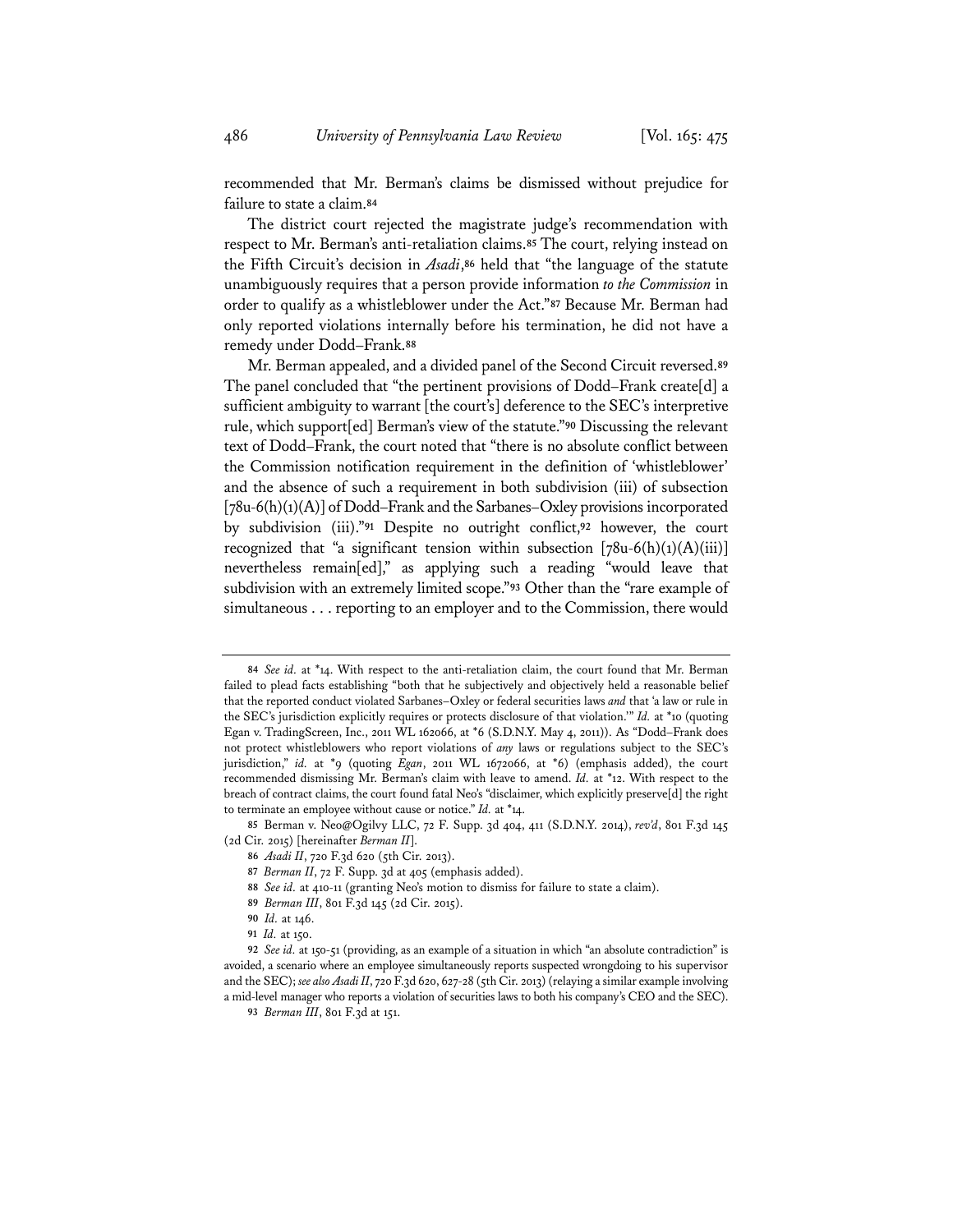be virtually no situation where an SEC reporting requirement would leave subdivision (iii) with any scope."**<sup>94</sup>**

Finding it difficult to believe that Congress wished subsection (iii) to have such a limited effect, the court turned to the legislative history—an inquiry it ultimately found "yield[ed] nothing," as the legislative history shed no light on the inclusion of subsection (iii).**<sup>95</sup>** The court acknowledged that its conclusion was at odds with the Fifth Circuit's finding in *Asadi* that the "statutory text [was] plain and unambiguous,"**<sup>96</sup>** but it noted that a large number of district courts had found the statute ambiguous and, as a result, accorded the SEC interpretation *Chevron* deference.**<sup>97</sup>** "Thus," the court expounded, "although our decision creates a circuit split, it does so against a landscape of existing disagreement among a large number of district courts."**<sup>98</sup>**

The court noted that while both appellant and appellee accused each other of creating superfluous language, "these arguments ignore[d] the realities of the legislative process."**<sup>99</sup>** "[I]t is not at all surprising," the court remarked, "that no one noticed that the new subdivision and the definition of 'whistleblower' do not fit together neatly."**<sup>100</sup>** Ultimately, the Second Circuit majority believed the statutory text left "the matter unclear."**<sup>101</sup>** The court concluded that it

need not definitively construe the statute, because, at a minimum, the tension between the definition in subsection  $[78u-6(a)(6)]$  and the limited protection provided by subdivision (iii) of subsection  $[78u-6(h)(1)(A)]$  if it is subject to that definition renders section [78u-6] as a whole sufficiently ambiguous to oblige [the court] to give *Chevron* deference to the reasonable interpretation of the agency charged with administering the statute.**<sup>102</sup>**

**<sup>94</sup>** *Id.* at 152.

**<sup>95</sup>** *Id.* The court likened the origins of subsection (iii) to those of the Alien Tort Act, which Judge Friendly "felicitous[ly] characterize[ed] as 'a kind of legal Lohengrin; . . . no one seems to know whence it came.'" *Id.* at 153 (quoting IIT v. Vencap, Ltd., 519 F.2d 1001, 1015 (2d Cir. 1975), *abrogated on other grounds by* Morrison v. Nat'l Austl. Bank, 561 U.S. 247 (2010)).

**<sup>96</sup>** *Asadi II*, 720 F.3d at 622.

**<sup>97</sup>** Courts defer to an agency's reasonable exercise of discretion in interpreting statutes that are "silent or ambiguous with respect to a specific issue at hand." Chevron U.S.A., Inc. v. NRDC, 467 U.S. 837, 843 (1984). "A statute is considered ambiguous if it can be read more than one way." AFL-CIO v. FEC, 333 F.3d 168, 173 (D.C. Cir. 2003).

**<sup>98</sup>** *Berman III*, 801 F.3d at 153.

**<sup>99</sup>** *Id.* at 154; *see also id.* (comparing Berman's contention that subjecting subsection (iii) to a Commission reporting requirement "would be superfluous because the Sarbanes–Oxley protections purportedly incorporated would have no effect," with Neo and the SEC's argument that applying the whistleblower definition to all three subsections would render the Commission reporting requirement superfluous).

**<sup>100</sup>** *Id.* This observation is particularly germane considering the hasty addition of subsection (iii). *See id.* (referring to subsection (iii) as a "last-minute insertion").

**<sup>101</sup>** *Id.* at 155. **102** *Id.*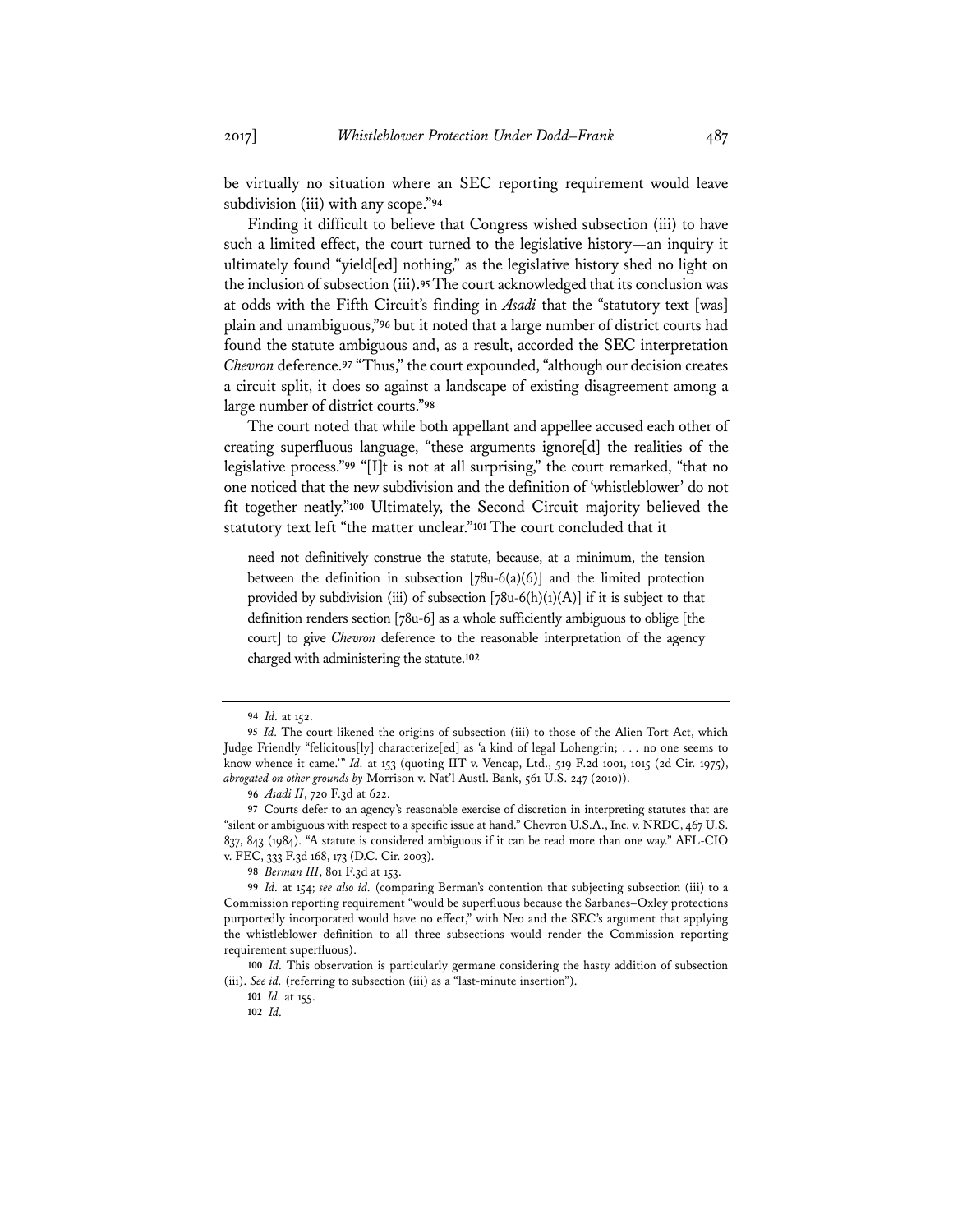Judge Jacobs dissented. He argued that the panel majority and the SEC through its rulemaking had simply deleted the words "to the Commission" from the statute.**<sup>103</sup>** Judge Jacobs noted that the definition of "whistleblower" in 15 U.S.C. § 78u-6(a)(6) was unambiguous and that statutory definitions, in particular, are "one of the 'prominent manner[s]' for limiting the meaning of statutory text."**<sup>104</sup>** According to Judge Jacobs, the majority "assume[d] its own conclusion" by arguing that § 78u-6(h)(1)(A)(iii) protects *employees*.**<sup>105</sup>** Judge Jacobs did not believe his interpretation created any problems because plaintiffs could still rely on protection under Sarbanes–Oxley. He explained that while "[a] shorter statute of limitations [under Sarbanes–Oxley] may be inconvenient for some plaintiffs . . . it does not threaten the entire statutory scheme."**<sup>106</sup>** On the contrary, "[t]he only palpable danger lurking here is that bureaucrats and federal judges assume and exercise power to redraft a statute to give it a more respectable reach."**<sup>107</sup>**

## II. THE SECOND CIRCUIT'S POSITION IS CORRECT

The Second Circuit was correct to conclude that Dodd–Frank's whistleblower protection provisions protect an employee who reports a suspected violation to his supervisors but who does not report the violation to the SEC. As a result of sloppy drafting, the statute is ambiguous such that a court's inquiry should not end with the text. Instead, as the agency charged with administering and enforcing federal securities laws, the SEC is properly owed *Chevron* deference.**<sup>108</sup>** The SEC's 2011 rule and accompanying guidance make clear that Dodd–Frank protects all employees who engage in whistleblower activity, even if they do not report directly to the Commission. This outcome is consistent with a fair reading of the text of the statute. It is also consistent with an important purpose of Dodd–Frank, as the statute aims not only to create incentives for individuals to blow the whistle but also to encourage individuals, where appropriate, to report potential violations internally *first*. Future circuit courts should follow the well-reasoned decision of the Second Circuit in *Berman v. Neo@Ogilvy*.

**<sup>103</sup>** *Id.* 

**<sup>104</sup>** *Id.* at 156 (alteration in original) (quoting King v. Burwell, 135 S. Ct. 2480, 2495 (2015)). **105** *See id.* at 157 ("Dodd–Frank's whistleblower-protection provisions do not mention this

<sup>(</sup>generic) employee.").

**<sup>106</sup>** *Id.* at 159.

**<sup>107</sup>** *Id.*

**<sup>108</sup>** *See supra* note 97.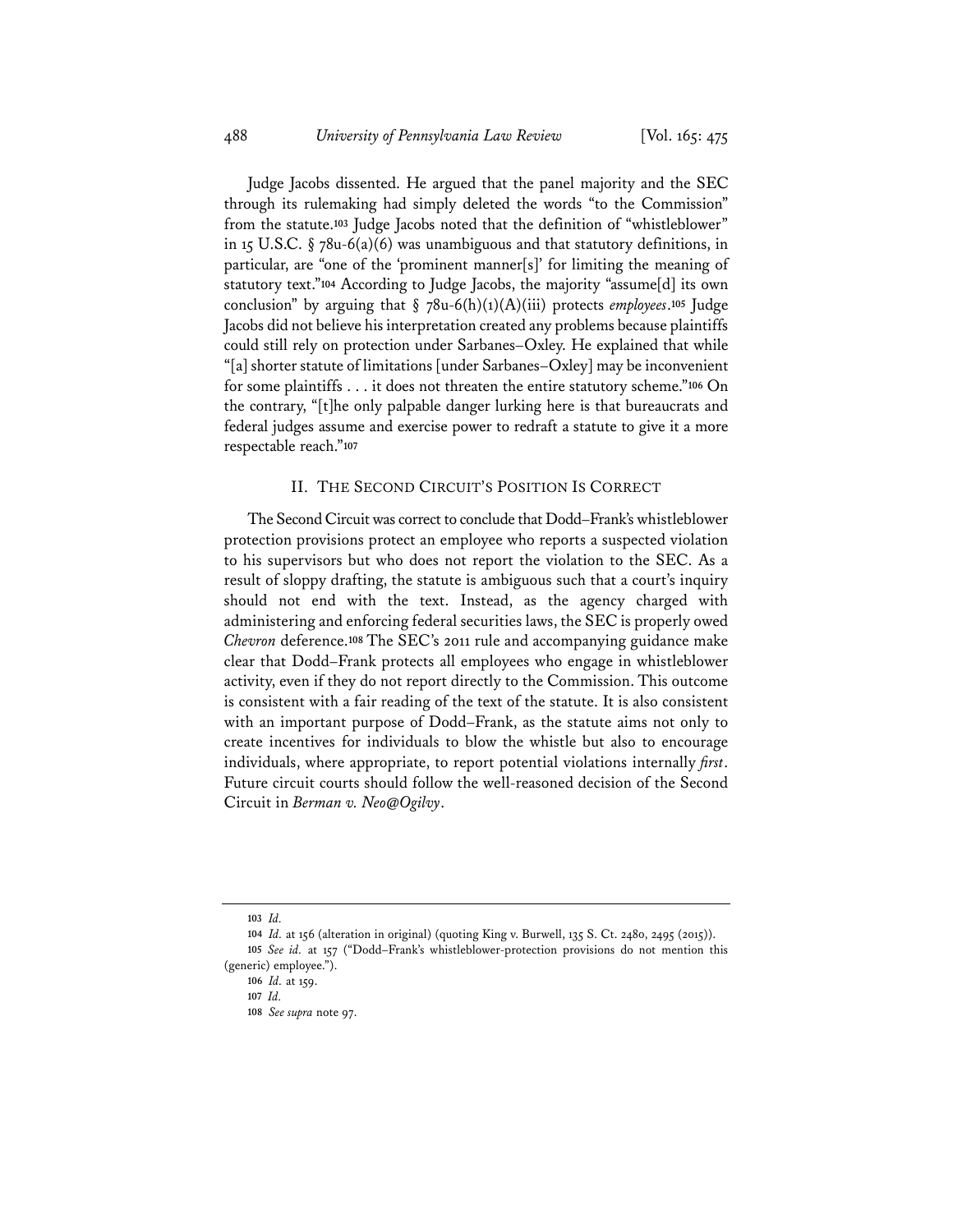#### A. *The Plain Meaning of Dodd–Frank's Text*

While it may appear to be an easy solution to an otherwise difficult analysis of statutory interpretation, a court should not simply stop at the definition of "whistleblower." This would be shortsighted analysis. Instead, the definition of whistleblower under Dodd–Frank must be understood within its entire statutory and regulatory context.**<sup>109</sup>**

Dodd–Frank defines "whistleblower" as "any individual who provides . . . information relating to a violation of the securities laws *to the Commission*."**<sup>110</sup>** The statute also provides protection for such individuals: "No employer may discharge, demote, suspend, threaten, harass, directly or indirectly, or in any other manner discriminate against, a *whistleblower* in the terms and conditions of employment because of any lawful act done by the *whistleblower* . . . ."**<sup>111</sup>** In *Asadi*, the Fifth Circuit stopped here and concluded that because the definition of "whistleblower" requires that an individual report to the SEC, and because this defined term is used in the anti-retaliation provision, the statute only protects someone who reports to the SEC.**<sup>112</sup>** At first glance, this may appear to be a fair reading of the text. However, the language that follows this general prohibition against employer retaliation casts doubt on this interpretation.

Immediately following the language quoted above, the statute provides three categories that further refine the phrase "any lawful act done by the whistleblower."**<sup>113</sup>** The first category states simply that a whistleblower is protected "in providing information to the Commission in accordance with this section."**<sup>114</sup>** Notably, Congress again utilized the phrase "to the Commission." The second category explains that whistleblowers are protected if they participate in any investigation with the SEC related to the information they provide.**<sup>115</sup>** Like the first category, the focus of this category is on the whistleblower's interaction with the SEC.

**<sup>109</sup>** *See, e.g.*, Davis v. Mich. Dep't of Treasury, 489 U.S. 803, 809 (1989) ("It is a fundamental canon of statutory construction that the words of a statute must be read in their context and with a view to their place in the overall statutory scheme."); *see also* FDA v. Brown & Williamson Tobacco Corp., 529 U.S. 120, 132 (2000) ("In determining whether Congress has specifically addressed the question at issue, a reviewing court should not confine itself to examining a particular statutory provision in isolation. The meaning—or ambiguity—of certain words or phrases may only become evident when placed in context.").

**<sup>110</sup>** 15 U.S.C. § 78u-6(a)(6) (emphasis added).

**<sup>111</sup>** *Id.* § 78u-6(h)(1)(A) (emphasis added).

**<sup>112</sup>** *See supra* text accompanying note 50.

**<sup>113</sup>** 15 U.S.C. § 78u-6(h)(1)(A)(i)–(iii).

**<sup>114</sup>** *Id.* § 78u-6(h)(1)(A)(i).

**<sup>115</sup>** *See id.* § 78u-6(h)(1)(A)(ii) (noting specifically that a whistleblower's "lawful act" includes "initiating, testifying in, or assisting in any investigation or judicial or administrative action of the Commission based upon or related to such information").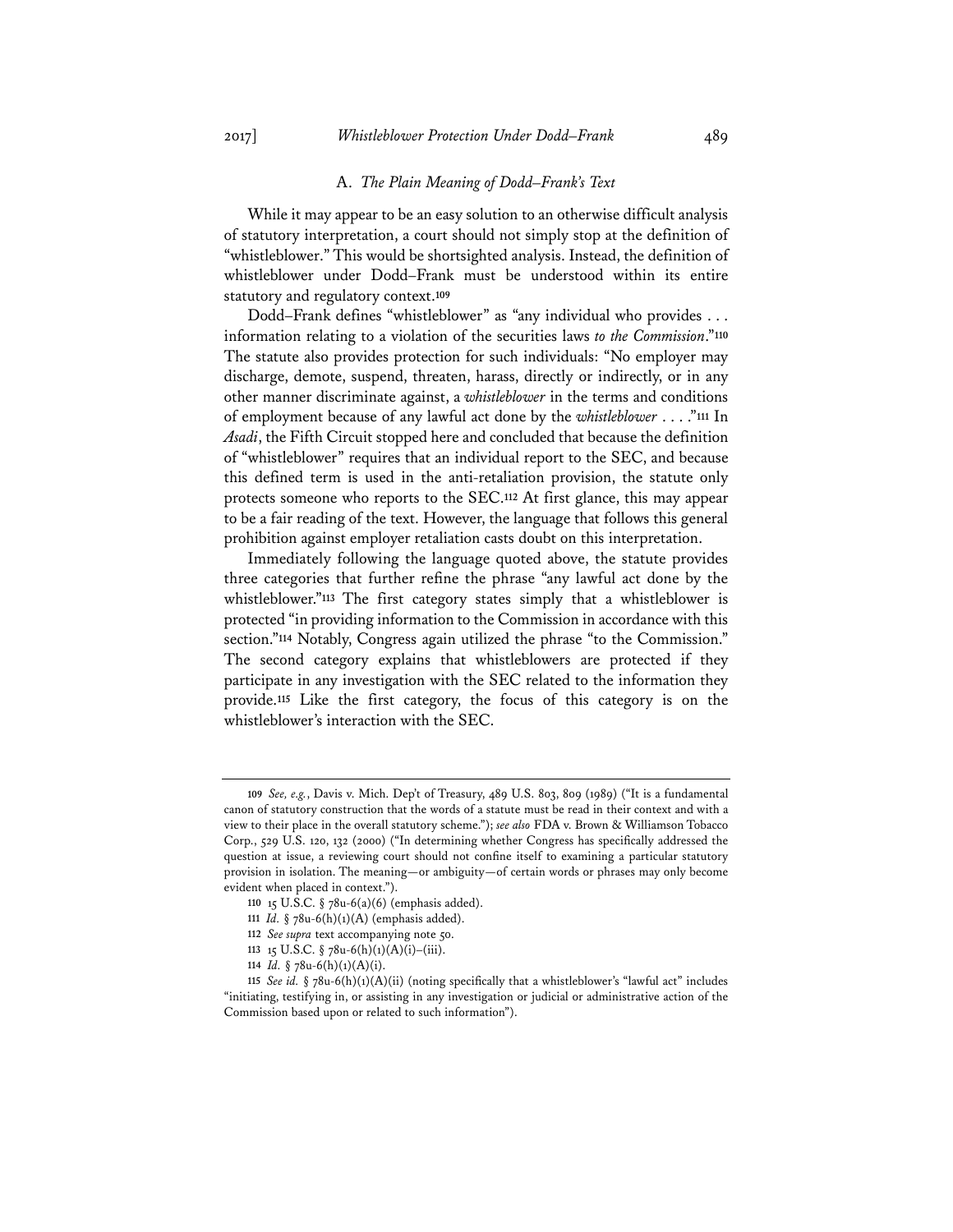However, it is the third category that provides the most difficult hurdle for the straightforward textualist approach espoused by the Fifth Circuit in *Asadi*. The third category protects whistleblowers "in making disclosures that are *required or protected under the Sarbanes–Oxley Act* . . . and any other law, rule, or *regulation* subject to the jurisdiction of the Commission."**<sup>116</sup>** This final category is very broad, and unlike the first two categories, it neither emphasizes disclosure to the Commission nor contemplates participation in an ongoing investigation with the Commission. The only mention of "the Commission" in this category is with respect to "regulation[s]" from the SEC, which would only expand the category of protection. It is undisputed that employees, like Mr. Asadi and Mr. Berman, who report suspected violations of law to their supervisors, are protected under Sarbanes–Oxley.**<sup>117</sup>**

The Fifth Circuit's textualist reading creates many problems. First, if the Fifth Circuit's reading is correct, it is hard to understand what if anything was accomplished when Congress added this third category. The Fifth Circuit tried to resolve this problem with the tortured hypothetical alluded to above:**<sup>118</sup>**

Assume a mid-level manager discovers a securities law violation. On the day he makes this discovery, he immediately reports [it] (1) to his company's [CEO] and (2) to the SEC. Unfortunately for the mid-level manager, the CEO, who is not yet aware of the disclosure to the SEC, immediately fires the mid-level manager. The mid-level manager, clearly a "whistleblower" as defined in Dodd–Frank because he provided information to the SEC relating to a securities law violation, would be unable to prove that he was retaliated against because of the report to the SEC. Accordingly, the first and second category of protected activity would not shield this whistleblower from retaliation. The third category of protected activity, however, protects the mid-level manager. In this scenario, the internal disclosure to the CEO . . . is protected under 18 U.S.C. § 1514A, the anti-retaliation provision enacted as part of the Sarbanes–Oxley Act of 2002 . . . . Accordingly, even though the CEO was not aware of the report to the SEC at the time he terminated the mid-level manager, the mid-level manager can state a claim under the Dodd–Frank whistleblower-protection provision because he was a "whistleblower" and suffered retaliation based on his disclosure to the CEO, which was protected under [Sarbanes–Oxley].**<sup>119</sup>**

**<sup>116</sup>** *Id.* § 78u-6(h)(1)(A)(iii) (emphasis added).

**<sup>117</sup>** *See Berman III*, 801 F.3d 145, 156 (2d Cir. 2015) (Jacobs, J., dissenting) ("The plaintiff in this case reported the violation to his employer, and did not report it 'to the [Securities and Exchange] Commission,' and he is therefore protected from retaliation under Sarbanes–Oxley only." (citations omitted)); *see also* Brief of Chamber of Commerce of the United States of America as Amicus Curiae in Support of Defendants-Appellees at 4, Berman v. Neo@Ogilvy LLC, 801 F.3d 145 (2d Cir. 2015) (No. 14-4626), 2015 WL 3533004 [hereinafter Chamber of Commerce Brief] ("[T]he parties agree [that] there is no requirement that a claimant have made a report to the SEC [under Sarbanes–Oxley].").

**<sup>118</sup>** *See supra* note 65 and accompanying text.

**<sup>119</sup>** *Asadi II*, 720 F.3d 620, 627–628 (5th Cir. 2013) (citations omitted).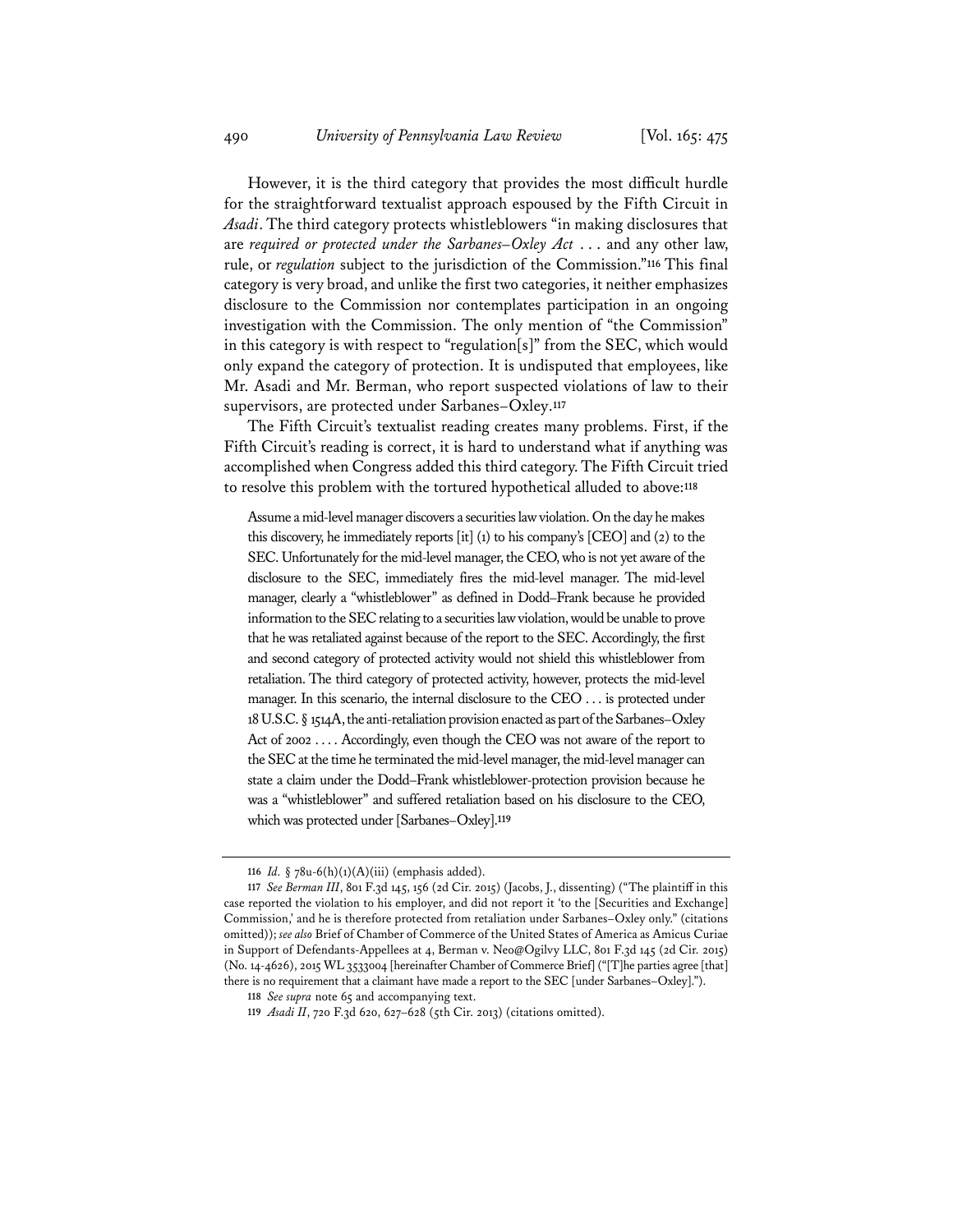According to the Fifth Circuit, the third category would apply in the rare situation where an employee simultaneously reports a suspected violation of law to both his employer and to the SEC, and he is fired instantly, such that his employer has no time to learn of the report to the SEC prior to termination. As the Second Circuit acknowledged, this is a highly questionable outcome that "would leave [category three] with an extremely limited scope."**<sup>120</sup>** Such an outcome also "raises an immediate question"**<sup>121</sup>**: why would Congress not have been more specific and direct if it had truly intended to protect such a small category of individuals?**<sup>122</sup>**

Moreover, it is not even clear that this hypothetical provides any scope to category three. First, it is far from certain that the whistleblower who simultaneously reports to his employer and to the SEC could rely on category three to pursue a private action against his employer. As the SEC pointed out in its amicus brief to the Second Circuit, "if an employer is genuinely unaware that the employee has separately disclosed to the Commission, any adverse employment action that the employer takes would appear to lack the requisite retaliatory intent—*i.e.*, the intent to punish the employee for engaging in protected activity."**<sup>123</sup>**

This reading also creates a structural problem within the statute. Subparagraph (A) of  $\S$  78u-6(h)(1) "principally operates as a prohibition directed to employers [and] seeks to *prevent* retaliation by placing employers on notice that they may not take adverse employment action against employees who engage in certain whistleblowing activity."**<sup>124</sup>** However, under the Fifth Circuit's interpretation, category three would be ineffective as a preventive measure. Since "employers would not know that a report was made to the Commission, [category three] would have no appreciable effect in deterring employers from taking adverse employment action for internal reports."**<sup>125</sup>** Therefore, "apart from the rare example of simultaneous (or nearly simultaneous) reporting of wrongdoing to an employer and to the Commission, there would

**<sup>120</sup>** *Berman III*, 801 F.3d at 155.

**<sup>121</sup>** Brief of SEC, *supra* note 12, at 21.

**<sup>122</sup>** *Id.* ("If Congress had actually intended to protect only those 'required or protected' disclosures that satisfy these two conditions, why would Congress craft clause (iii) to unnecessarily suggest that it protects a much broader class of disclosures than it actually does? Surely Congress could have been more explicit and more direct if it in fact intended to protect only those disclosures that involve securities law violations, and only if the employee has made a separate disclosure to the Commission.").

**<sup>123</sup>** *Id.* at 23; *cf.* Zann Kwan v. Andalex Grp. LLC, 737 F.3d 834, 844 (2d Cir. 2013) ("Under the first step of the *McDonnell Douglas* framework, the plaintiff must establish a prima facie case of retaliation by showing . . . the defendant's knowledge of the protected activity . . . [and] 'a causal connection between the protected activity and the adverse employment action.'" (quoting Jute v. Hamilton Sundstrand Corp., 420 F.3d 166, 173 (2d Cir. 2005))).

**<sup>124</sup>** Brief of SEC, *supra* note 12, at 22-23. **125** *Id.*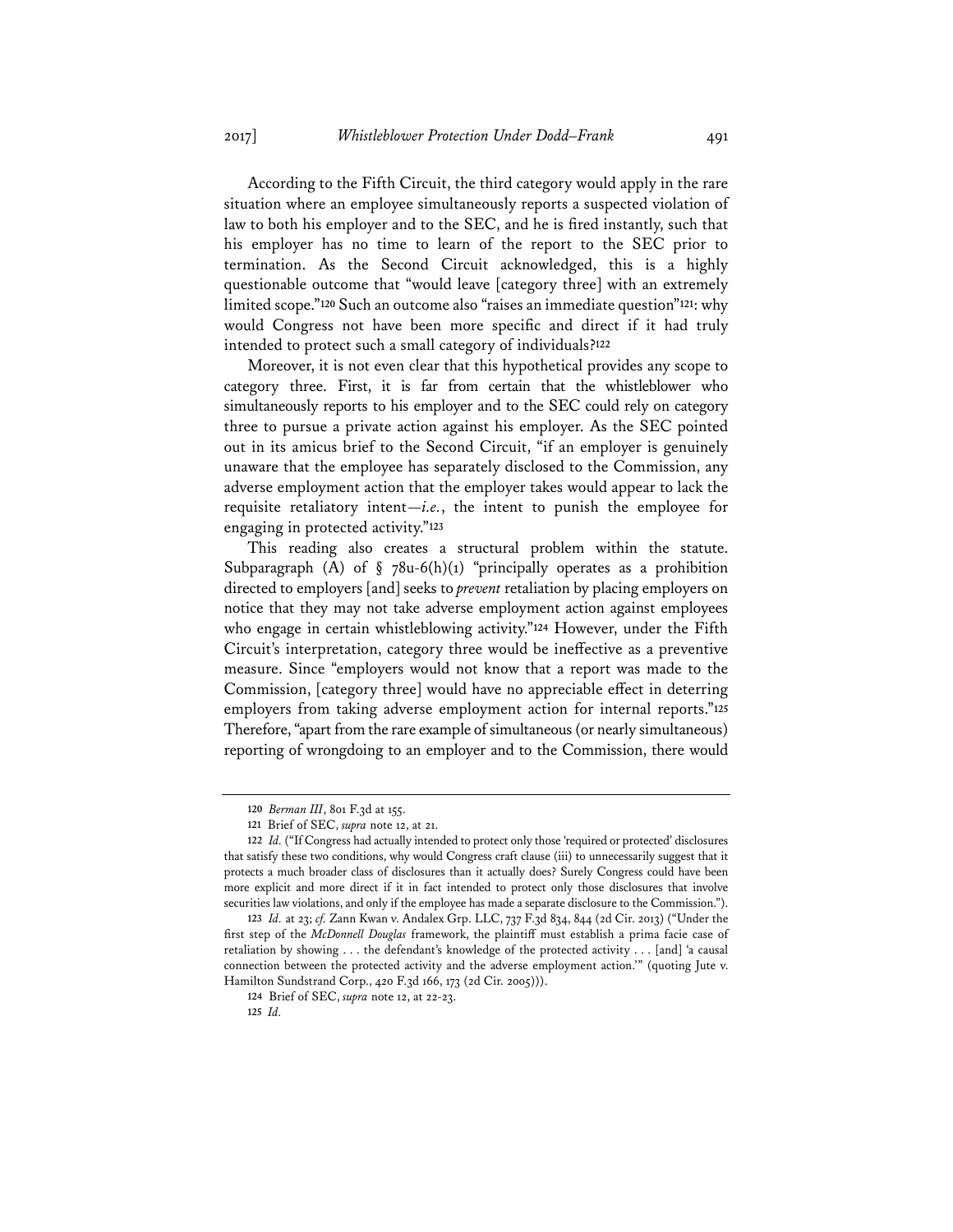be virtually no situation where an SEC reporting requirement would leave [category three] with any scope."**<sup>126</sup>**

The Fifth Circuit also justified its reading by arguing that Mr. Asadi's interpretation rendered the words "to the Commission" in the definition of whistleblower superfluous, but that its reading did not.**<sup>127</sup>** This is incorrect. The Fifth Circuit's reading also renders the statute superfluous because  $\S 78u-6(h)(1)(A)(i)$  includes the phrase "to the Commission." In other words, the Fifth Circuit reads the statute in the following manner: "No employer may discharge, demote, suspend, threaten, harass, directly or indirectly, or in any other manner discriminate against, a *whistleblower* in the terms and conditions of employment because of any lawful act done by [an individual who provides information relating to a violation of the Securities laws *to the Commission*] . . . in providing information *to the Commission* in accordance with this section."**<sup>128</sup>** The fact "[t]hat either of two competing interpretations yields superfluous statutory language confirms that Congress did not speak unambiguously on the issue."**<sup>129</sup>** Thus, because there is no clear and unambiguous interpretation of the statute, the SEC's rule is owed *Chevron* deference.**<sup>130</sup>**

Ultimately, the Second Circuit's interpretation is consistent with a fair reading of the statute, while the Fifth Circuit's reading leaves category three superfluous and without any scope. One cannot simply stop at the definition of "whistleblower"; instead, this definition must be understood in context. In any event, as both interpretations arguably yield statutory superfluity, the text is by definition ambiguous such that the SEC is properly owed *Chevron* deference.

## B. *The Purpose of Dodd–Frank*

The Fifth Circuit's position also runs afoul of the purpose of Dodd–Frank's whistleblower protection provisions. In Dodd–Frank, Congress tasked the SEC with creating rules to incentivize whistleblowing.**<sup>131</sup>** The SEC responded

**<sup>126</sup>** *Berman III*, 801 F.3d 145, 152 (2d Cir. 2015) (citations omitted).

<sup>127</sup> Asadi II, 720 F.3d 620, 626 (5th Cir. 2013) ("While it is correct that [under our reading] individuals may take protected activity yet still not qualify as a whistleblower, that practical result does not render  $\S$  78u-6(h)(1)(A)(iii) conflicting or superfluous.").

**<sup>128</sup>** 15 U.S.C. § 78u-6(h)(1)(A) (2012).

**<sup>129</sup>** Brief of SEC, *supra* note 12, at 27; *see also* Microsoft Corp. v. i4i Ltd. P'ship, 131 S. Ct. 2238, 2248 (2011) ("[T]he canon against superfluity assists only where a competing interpretation gives effect 'to every clause and word of a statute.'" (quoting Duncan v. Walker, 533 U.S. 167, 174 (2001)).

**<sup>130</sup>** *See supra* note 97.

**<sup>131</sup>** *See* 15 U.S.C. § 78u-6(b)(1) ("[T]he Commission, under regulations prescribed by the Commission and subject to subsection (c), shall pay an award or awards to 1 or more whistleblowers who voluntarily provided original information to the Commission that led to the successful enforcement of the covered judicial or administrative action, or related action . . . ."); *id.* § 78u-6(j) ("The Commission shall have the authority to issue such rules and regulations as may be necessary or appropriate to implement the provisions of this section consistent with the purposes of this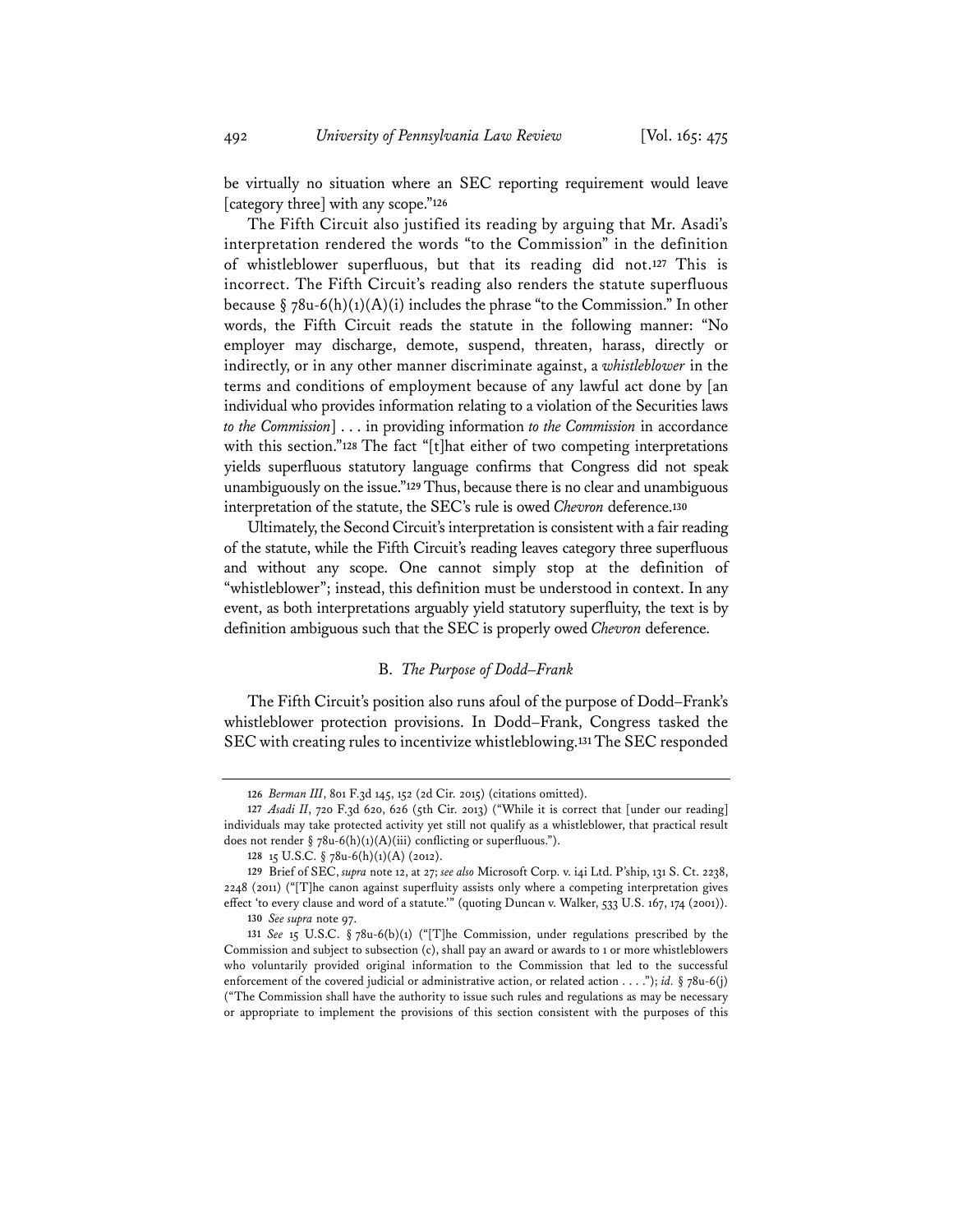by creating what is now commonly referred to as the whistleblower "bounty" program.**<sup>132</sup>** During the notice-and-comment process, "[m]any commenters[,] . . . particularly industry-affiliated commenters, urged the Commission to encourage or require individuals to report internally before reporting to the Commission."**<sup>133</sup>** The U.S. Chamber of Commerce (the Chamber) was among those who argued for such rules. In its comments, the Chamber urged that "[i]n the absence of an affirmative restriction on external reporting when effective internal compliance channels are available, *or provision of significant incentive for using those internal channels*, employees will face an irresistible temptation to go to the SEC with their report."**<sup>134</sup>**

The SEC agreed with many of the commenters and concluded that it did not want this whistleblower program to "undermine the willingness of individuals to make whistleblower reports internally at their companies before they make reports to the Commission."**<sup>135</sup>** The SEC stated that ensuring "employees and others were not dissuaded from reporting internally due to the possibility of a monetary award" was a "principal challenge" in creating the whistleblower award program under Dodd–Frank.**<sup>136</sup>** In fact, the SEC noted that "the subject company may at times be better able to distinguish between meritorious and frivolous claims."**<sup>137</sup>** Additionally, the SEC did not want to undermine companies' existing compliance programs.**<sup>138</sup>** Therefore, the final rules issued by the Commission "were carefully calibrated to achieve this objective by providing 'strong incentives' for individuals in appropriate

section."); *see also* CHOI & PRITCHARD, *supra* note 25, at 741 (discussing Congress's instruction to the SEC to establish a program that included the payment of monetary awards to individuals who furnish information leading to successful enforcement of the federal securities laws).

**<sup>132</sup>** *See, e.g.*, Catherine Foti, *SEC, The Whistleblowers' "Advocate*,*"* FORBES (June 18, 2015, 10:14 AM), http://www.forbes.com/sites/insider/2015/06/18/sec-the-whistleblowers-advocate/#198f721e129d [https://perma.cc/429J-ZK6Q] (referring to the Dodd–Frank whistleblower incentive structure as a "bounty program" that has "award[ed] payments totaling over \$50 million to whistleblowers"). *See generally* David Cooper, Comment, *Blowing the Whistle on Consumer Financial Abuse*, 163 U. PA. L. REV. 557 (2015) (comparing the impact of the Dodd–Frank whistleblowing protection provisions at the SEC, which provide for bounty payments to eligible informants, to the impact of those provisions at the Consumer Financial Protection Bureau, which include no such bounty payments).

**<sup>133</sup>** Brief of SEC, *supra* note 12, at 11 n.13.

**<sup>134</sup>** Securities Whistleblower Incentives and Protections, Exchange Act Release No. 34-64545, 76 Fed. Reg. 34,300, 34,326 n.231 (June 13, 2011).

**<sup>135</sup>** Brief of SEC, *supra* note 12, at 3.

**<sup>136</sup>** *Id.* at 10.

**<sup>137</sup>** *Id.* at 11 (internal quotation marks omitted).

**<sup>138</sup>** *Id.* at 10 (recognizing the potential for reduced "effectiveness of a company's existing compliance, legal, audit and similar internal processes" in light of possible monetary awards (quoting Proposed Rules for Implementing the Whistleblower Provisions of Section 21F of the Securities Exchange Act of 1934, 75 Fed. Reg. 70,488, 70,488 (Nov. 17, 2010))).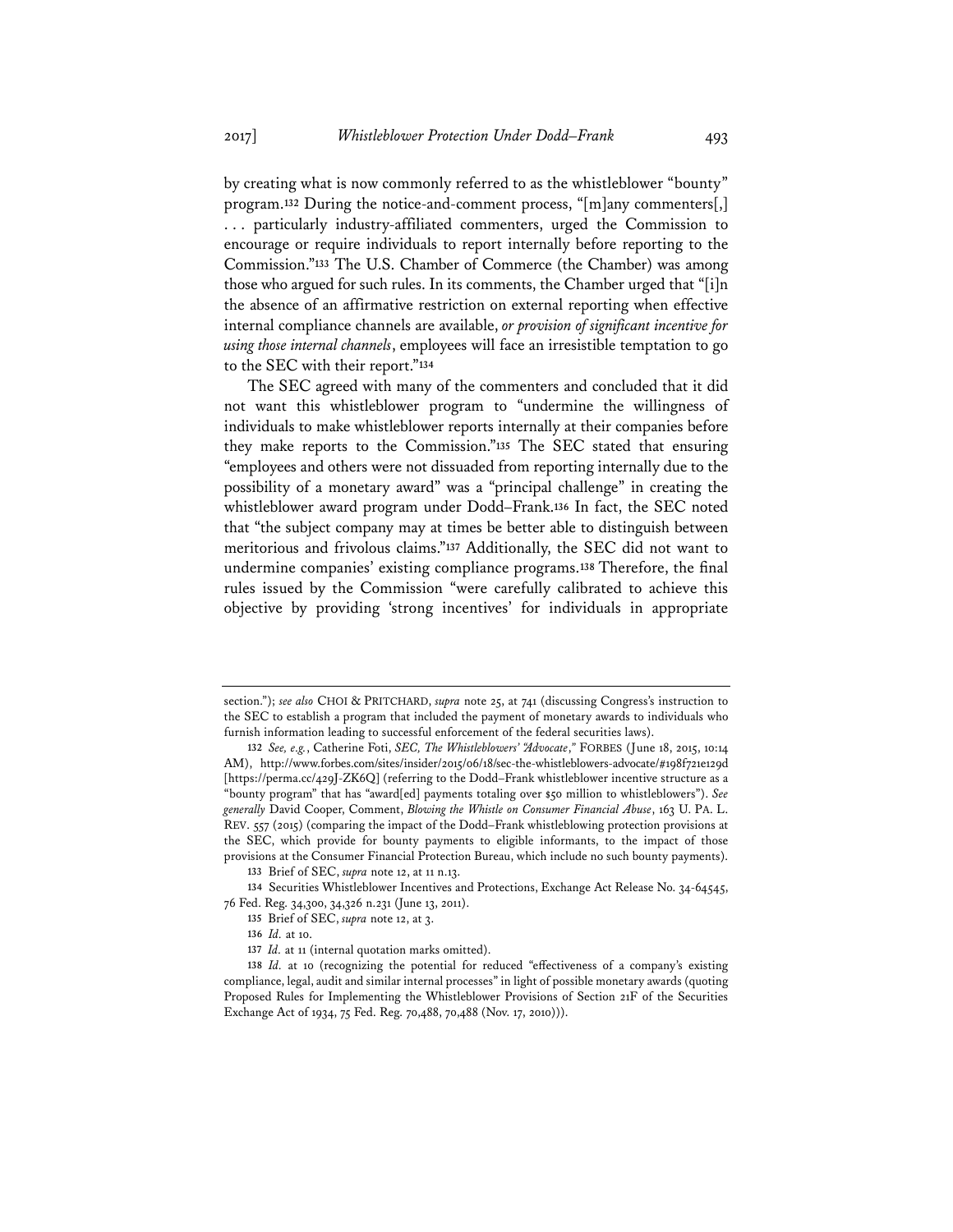circumstances to report internally in the first instance."**<sup>139</sup>** The SEC noted that "internal reporting processes can help companies to promptly identify, correct, and self-report unlawful conduct by officers, employees, or others connected to the company."**<sup>140</sup>** Thus, reporting "through internal compliance procedures can complement or otherwise appreciably enhance" the SEC's enforcement efforts.**<sup>141</sup>**

Surprisingly, the Chamber appears to have reversed its position since it submitted comments during the SEC rulemaking process. In its amicus brief to the Second Circuit, the Chamber endorsed the Fifth Circuit's interpretation of the statute.**<sup>142</sup>** Despite agreeing with the SEC that the "internal reporting of potential securities violations should be encouraged," the Chamber argued that this was "not Congress's purpose in enacting Dodd–Frank's whistleblower provision" and therefore ultimately agreed with the Fifth Circuit.**<sup>143</sup>** The Chamber seems to have taken a position that is expedient in the short-term insofar as such an interpretation could potentially reduce whistleblower litigation,**<sup>144</sup>** at the cost of important long-term goals, such as maintaining effective compliance programs that encourage internal reporting before reporting to the SEC in appropriate circumstances. This position is shortsighted and misguided, for the same reasons previously asserted.**<sup>145</sup>**

The Fifth Circuit's position also ignores categories of whistleblowers who are statutorily required to first report internally, including lawyers and auditors.**<sup>146</sup>** Sarbanes–Oxley requires lawyers to report suspected violations "to the chief legal counsel or chief executive officer" of a public company.**<sup>147</sup>** "[I]f the counsel or officer does not appropriately respond to the evidence[,]" the attorney is "requir[ed] . . . to report the evidence to the audit committee of the board of directors" or other appropriate board.**<sup>148</sup>** Moreover, the SEC's Standards of Professional Conduct, which govern the behavior of lawyers

**<sup>139</sup>** *Id.* at 3 (quoting Securities Whistleblower Incentives and Protections, Exchange Act Release No. 34-64545, 76 Fed. Reg. 34,300–01, 34,322 (June 13, 2011)).

**<sup>140</sup>** *Id.* at 4-5.

**<sup>141</sup>** *Id.* at 5 (internal quotation marks omitted).

**<sup>142</sup>** *See* Chamber of Commerce Brief, *supra* note 117, at 4 (asserting that the Fifth Circuit "properly dismissed the Dodd–Frank whistleblower retaliation claim in [*Asadi II*]" because an employee can only receive whistleblower protection if he or she files a complaint with the SEC).

**<sup>143</sup>** *Id.* at 18.

**<sup>144</sup>** An SEC reporting requirement would automatically eliminate from the category of litigants entitled to relief under the Dodd–Frank whistleblower-protection provisions any whistleblower who did not report the potential violation to the Commission.

**<sup>145</sup>** As noted above, this reading would afford subsection (iii) an inexplicably narrow scope, introduce structural problems within the statute itself, and yield statutory superfluity. *See supra* Section II.A.

**<sup>146</sup>** *See Berman III*, 801 F.3d 145, 151 (2d Cir. 2015) (noting that there are types of whistleblowers who cannot first report suspected violations to the SEC).

**<sup>147</sup>** 15 U.S.C. § 7245(1) (2012).

**<sup>148</sup>** *Id.* § 7245(2).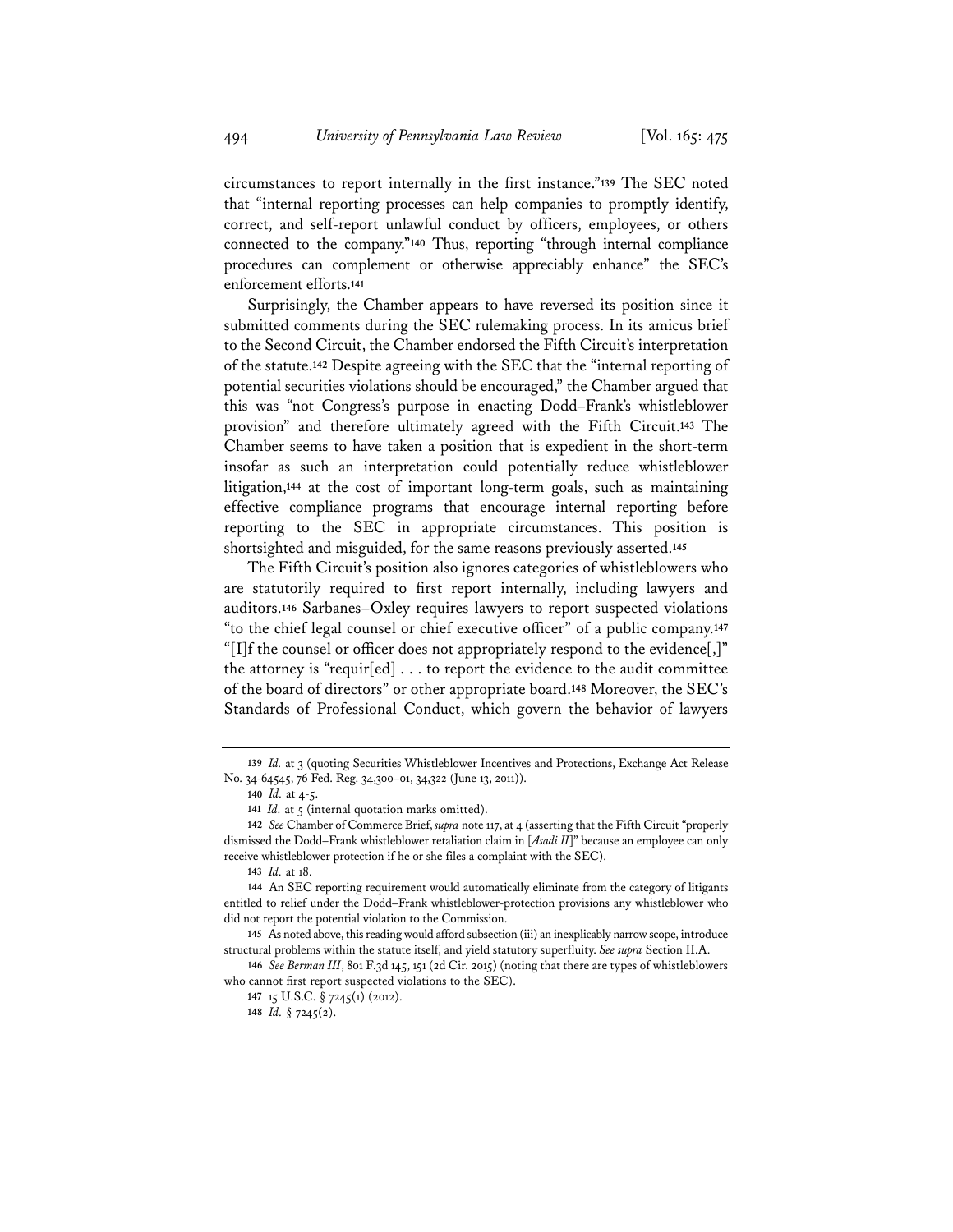practicing before the Commission, assume a lawyer will first report the violation of law internally and only report to the SEC if necessary.**<sup>149</sup>** If the Fifth Circuit is correct that category three requires reporting to the SEC, then lawyers—who in many cases must report internally—are vulnerable to retaliation with no remedy under Dodd–Frank.

Sarbanes–Oxley also requires auditors under certain circumstances to "inform the appropriate level of the management  $\ldots$  [of] illegal acts that have been detected . . . in the course of the audit."**<sup>150</sup>** Moreover, an auditor is required to "directly report its conclusions to the board of directors" if, inter alia, senior management has not taken "timely and appropriate remedial actions."**<sup>151</sup>** An auditor is permitted to report the violation to the SEC only if the board of directors or management does not take appropriate remedial action.**<sup>152</sup>** Accordingly, "if [category three] requires reporting to the Commission, its express cross-reference to the provisions of Sarbanes–Oxley would afford an auditor almost no Dodd–Frank protection for retaliation because the auditor must await a company response to internal reporting before reporting to the Commission, and any retaliation would almost always precede Commission reporting."**<sup>153</sup>**

Lawyers and auditors represent a huge portion of the universe of potential whistleblowers.**<sup>154</sup>** It would be utterly illogical for Congress to require these large groups of potential whistleblowers to report under Sarbanes–Oxley but then carve them out of the protections offered by Dodd–Frank. It is far more likely that Congress intended category three to be read broadly to protect categories of likely whistleblowers, like lawyers and auditors.

Moreover, under the Fifth Circuit's unreasonably strict reading, an individual who first reports a suspected securities law violation to the Federal Bureau of Investigation (FBI), the U.S. Department of Justice (DOJ), or a self-regulatory

- **151** *Id.* § 78j-1(b)(2).
- **152** *Id.* § 78j-1(b)(2)(B).
- **153** *Berman III*, 801 F.3d at 151.

**<sup>149</sup>** *See* 17 C.F.R. § 205.3(b)(1) (2011) ("If an attorney . . . becomes aware of evidence of a material violation by the issuer or by any officer, director, employee, or agent of the issuer, . . . the attorney shall report such evidence to the issuer's chief legal officer . . . or to both the issuer's chief legal officer and its chief executive officer . . . forthwith."); *id.* § 205.3(d)(2)(iii) (permitting an "attorney appearing and practicing before the Commission in the representation of an issuer [to] reveal to the Commission, without the issuer's consent, confidential information related to the representation," including making disclosures "[t]o rectify the consequences of a material violation by the issuer that caused . . . substantial injury to the financial interest or property of the issuer or investors"); *see also Berman III*, 801 F.3d at 152 (reiterating SEC guidelines for attorneys who contemplate reporting suspected violations).

**<sup>150</sup>** 15 U.S.C. § 78j-1(b)(1)(B).

**<sup>154</sup>** *See* Richard W. Painter, *Lawyers' Rules, Auditors' Rules and the Psychology of Concealment*, 84 MINN. L. REV. 1399, 1405 (2000) (discussing lawyers' responsibility upon discovering "an organization client is about to commit, or is already committing, a crime or fraud"); *see also id.* at 1411 (noting that it is incumbent upon auditors "to disclose illegal acts of their clients, including violations of securities disclosure laws").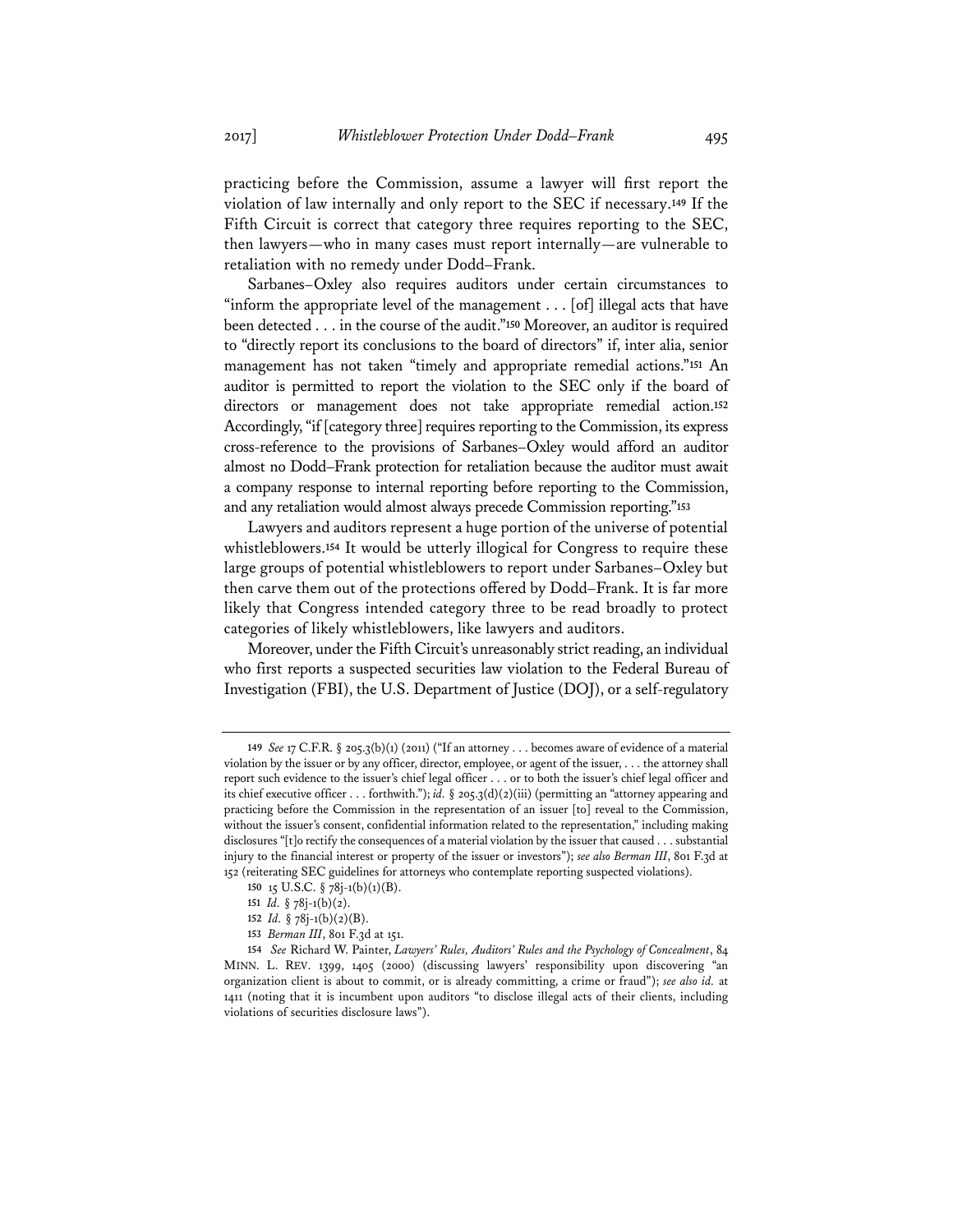organization like the Financial Industry Regulatory Authority (FINRA) in lieu of reporting "to the Commission" is not protected under Dodd–Frank.**<sup>155</sup>** This is an absurd result and should be avoided.**<sup>156</sup>** As the SEC asserted in its Second Circuit amicus brief, "[t]here is no basis to believe that Congress would have intended this disparate treatment based purely on the happenstance of which agency the individual reported to first given the dual responsibility that the Commission and DOJ have for the enforcement of the securities laws."**<sup>157</sup>**

The Fifth Circuit also wrongly concluded, after citing three distinctions between Dodd–Frank and Sarbanes–Oxley's whistleblower provisions, that under Mr. Asadi's interpretation no whistleblower would ever have reason to sue under Sarbanes–Oxley, rendering its remedy provisions moot.**<sup>158</sup>** This is simply not true. In its amicus brief to the Second Circuit, the SEC provided two reasons that a whistleblower might still prefer an action under Sarbanes–Oxley to an action under Dodd–Frank. First, individuals wishing to "avoid the burdens of pursuing the claim in court, including potential high litigation costs that they might bear if they do not prevail" may find Sarbanes–Oxley's administrative forum within the Department of Labor (DOL) very attractive.**<sup>159</sup>** DOL "assumes responsibility for investigating the retaliation claim and preparing the evidence for an administrative law judge's review,"**<sup>160</sup>** substantially reducing an individual's burden.

Second, it is not always the case that a successful suit under Dodd–Frank will offer greater damages than it would under Sarbanes–Oxley. Unlike Dodd–Frank, § 806 of Sarbanes–Oxley "provides for 'all relief necessary to make the employee whole' and for 'compensation for any special damages.'"**<sup>161</sup>** As the SEC noted, "[t]his language has been held to authorize compensation for emotional distress and reputational harm [such that] . . . individuals who have experienced

**157** Brief of SEC, *supra* note 12, 34-35.

**160** *Id.* 

**<sup>155</sup>** Brief of SEC, *supra* note 12, at 31.

**<sup>156</sup>** *See* Griffin v. Oceanic Contractors, 458 U.S. 564, 575 (1982) ("[I]nterpretations of a statute which would produce absurd results are to be avoided if alternative interpretations consistent with the legislative purpose are available."); *see also* United States v. Wilson, 503 U.S. 329, 334 (1992) (noting that an interpretation of a statute designed to allocate credit at sentencing to defendants for time spent in custody that "would make the award of credit arbitrary [is] a result not to be presumed lightly"); Sturges v. Crowninshield, 17 U.S. (4 Wheat.) 122, 202-03 (1819) ("But if, in any case, the plain meaning of a provision, not contradicted by any other provision in the same instrument, is to be disregarded, because we believe the framers of that instrument could not intend what they say, it must be one in which the absurdity and injustice of applying the provision to the case, would be so monstrous, that all mankind would, without hesitation, unite in rejecting the application.").

**<sup>158</sup>** *Asadi II*, 720 F.3d 620, 628 (5th Cir. 2013) ("Asadi's construction of the whistleblowerprotection provision is problematic for another reason. Specifically, construing the Dodd–Frank whistleblower-protection provision to extend beyond the statutory definition of 'whistleblowers' renders the [Sarbanes–Oxley] anti-retaliation provision, for practical purposes, moot.").

**<sup>159</sup>** Brief of SEC, *supra* note 12, at 26.

**<sup>161</sup>** *Id.* (quoting 18 U.S.C. § 1514A(c)(1), (c)(2)(C)).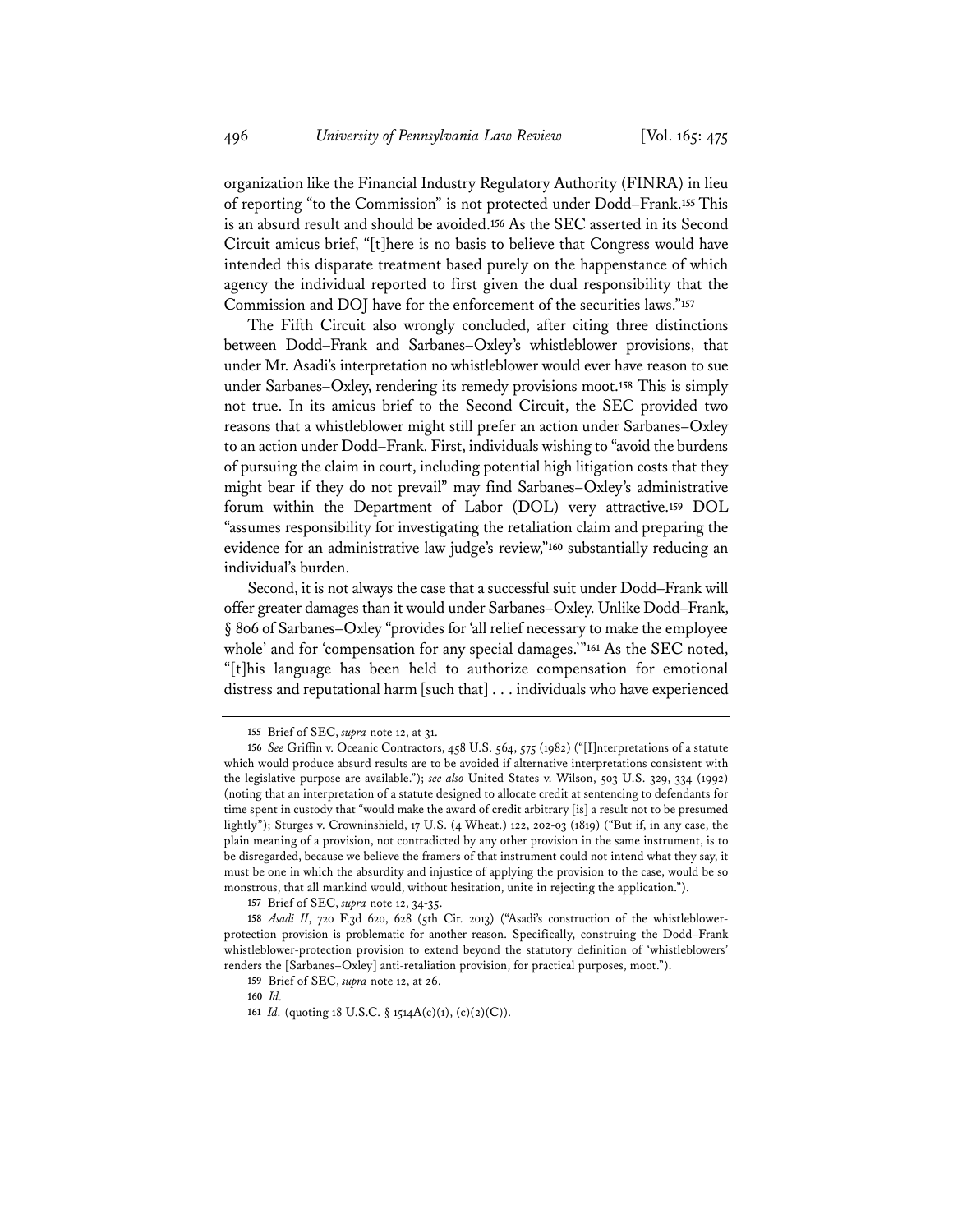minimal pay loss, but significant emotional injuries, may find [Sarbanes–Oxley] actions more attractive."**<sup>162</sup>** Sarbanes–Oxley's whistleblower provisions are not entirely displaced by Dodd–Frank and are therefore not rendered moot by the Second Circuit's decision.

The Second Circuit's reading of the whistleblower protection provisions is far more consistent with the purpose of Dodd–Frank to incentivize whistleblowing than is the reading endorsed by the Fifth Circuit. Indeed, the Fifth Circuit all but ignores this purpose, as its position effectively *dis*incentivizes internal reporting. This is diametrically opposed to the intentions and interests of Congress, the SEC, and various stakeholders. Put simply, the Fifth Circuit's reading produces bad law and bad policy. Future circuit courts should follow the Second Circuit's well-reasoned decision in *Berman v. Neo@Ogilvy*.

## **CONCLUSION**

On September 30, 2015, Neo filed a motion to stay the Second Circuit's mandate pending its filing and the disposition of a petition for a writ of certiorari from the Supreme Court of the United States.**<sup>163</sup>** The Second Circuit granted Neo's motion and issued a stay on October 14, 2015.**<sup>164</sup>** Surprisingly, Neo reconsidered its decision. On November 10, 2015, the company filed a letter with the Second Circuit informing the court that it no longer planned to file a petition for certiorari.**<sup>165</sup>** This was a curious turn of events for Neo, as there was a reasonable chance for Supreme Court review.**<sup>166</sup>** It is likely that *Berman v. Neo@Ogilvy* would have piqued the Court's interest because it created a clear circuit split,**<sup>167</sup>** the

**<sup>162</sup>** *Id.*; *see also* Jones v. Southpeak Interactive Corp., 777 F.3d 658, 672 (4th Cir. 2015) (concluding that damages for emotional distress are available under section 806 of Sarbanes–Oxley); Halliburton, Inc. v. Admin. Review Bd., 771 F.3d 254, 266 (5th Cir. 2014) (per curiam) ("In light of [Sarbanes–Oxley]'s plain text and the foregoing considerations, we find that the statute affords noneconomic compensatory damages, including emotional distress and reputational harm.").

**<sup>163</sup>** *See* Defendant-Appellees' Motion to Stay Issuance of the Mandate Pending the Filing and Disposition of a Petition for Writ of Certiorari, Berman v. Neo@Ogilvy LLC, No. 14-4626 (2d Cir. Sept. 30, 2015), ECF No. 96.

**<sup>164</sup>** *See* Berman v. Neo@Ogilvy LLC, No. 14-4626 (2d Cir. Oct. 14, 2015) (order granting stay of mandate pending timely filing of petition for writ of certiorari and disposition of petition).

**<sup>165</sup>** Letter on Behalf of Defendants-Appellees, Berman v. Neo@Ogilvy LLC, No. 14-4626 (2d Cir. Nov. 10, 2015), ECF No. 99.

**<sup>166</sup>** When evaluating a certiorari petition, the Supreme Court focuses primarily on four factors: (1) the existence of a circuit split, (2) the importance of the issue, (3) the merits of the case, and (4) whether specific aspects of the case in question prevent the issue from being squarely presented to the Court (also known as "vehicle" issues). *See* U.S. Sup. Ct. R. 10 (outlining the Court's "[c]onsiderations [g]overning [r]eview on [c]ertiorari"); *see also* Timothy S. Bishop et al., *Tips on Petitioning for and Opposing Certiorari in the U.S. Supreme Court*, 34 LITIG. MAG., Winter 2008, at 26, 27 (classifying these considerations into four similar categories).

**<sup>167</sup>** A genuine circuit split exists when one can say with certainty that had this case arisen in another circuit, a panel of the other circuit would be bound by its own precedent to reach the opposite conclusion in the case. Here, had Mr. Berman's case arisen in the Fifth Circuit, a panel of the Fifth